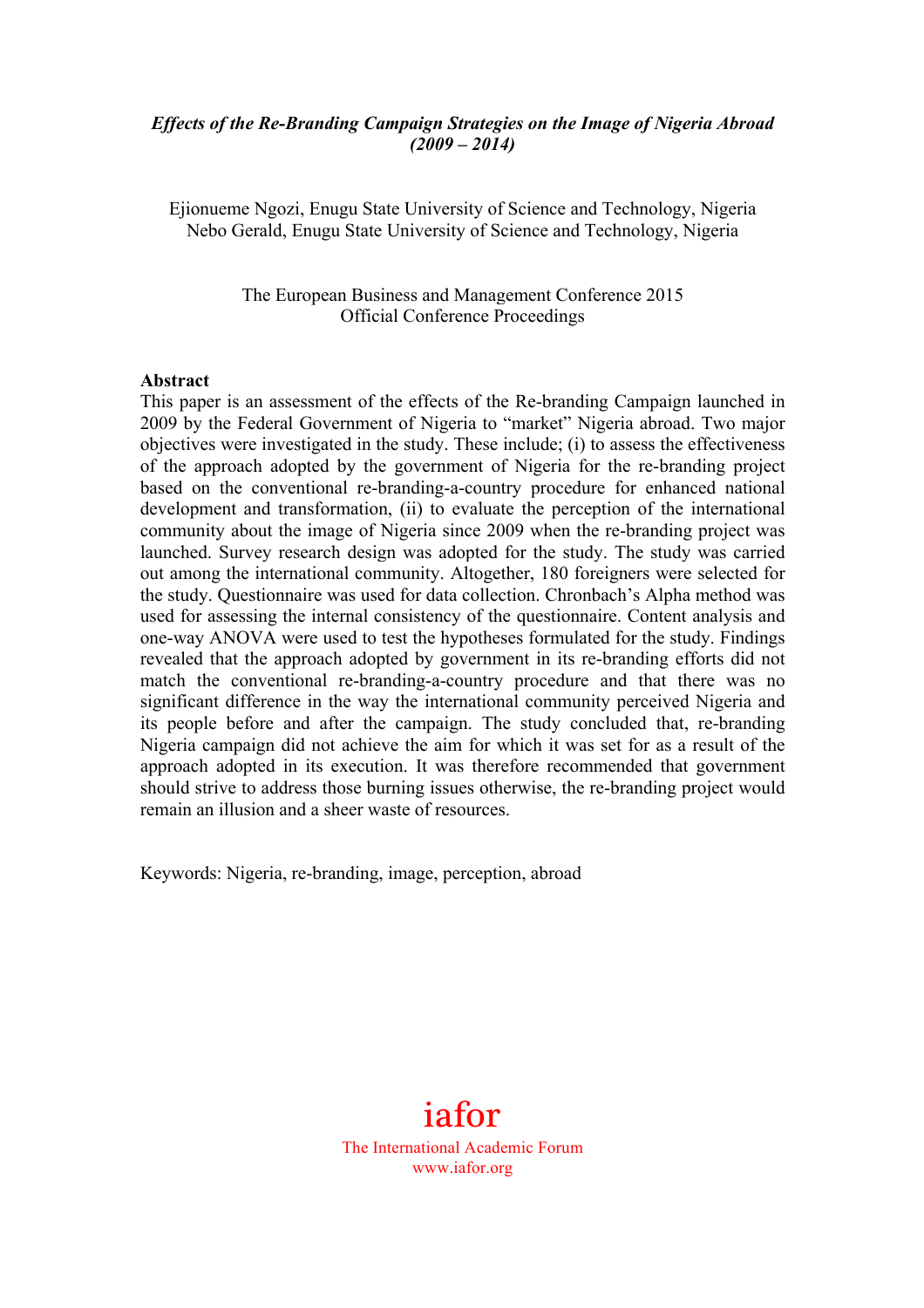#### **1. Introduction**

Nigeria is a country located in West Africa sub-region. The name 'Nigeria', the flag, the Nationals/Citizens of the country together with their International Passport, the currency 'Naira' spent in the country and such other properties which can be traced or attributed to Nigeria, are all the components constituting the *brand* called Nigeria. In marketing, the term 'branding' which is the act of creating strong identity has traditionally been associated with products and services, rather than with countries, places and cities. Companies and corporations, even the most competing ones use branding mainly as a distinguishing and strategic competitive tool in the market place and also in the fierce market drive for consumers (Pitta and Kotsanic, 2005). Currently, known products, services and countries have continuously made efforts at branding and rebranding themselves in a bid to differentiate and make acceptable /unique impression. In a clearer and simple term therefore, a brand is what signals to the customer the competitive attributes of a product/services and/or the strength of a country. particularly its source  $-$  i.e. where it is produced from, the company that produced it, the symbol, logo and the colour with which it can be identified, all geared to the protection of the customers and the producers from competitors who would or may attempt to imitate the product (Cretu and Brodie, 2007). In the same way, most governments and countries across the world today are increasingly employing branding and several other marketing techniques to sell their regions and countries to the rest of the world, all in the bid to increase their international profile, attract foreign direct investments and make the places ideal destinations for tourism and trade (Bamiduro and Aremu, 2012; Uchem, 2009). Countries such as United States of America, United Kingdom, Spain, South Africa, China, and many others have succeeded in branding their nations, presenting their nations as unique place-brands which keep attracting investors, tourists, and nationals of other countries to their nations as the destinations they must visit (McKay, 2009; Frank, 2010).

In view of these, the need to assess the effects of Nigerian Government's rebranding efforts on the image of Nigeria abroad ever since 2009 that it was launched becomes imperative for this study.

#### **1.1 Statement of the Problem**

The image of Nigeria – a noble country that is regarded as the *Giant of Africa* has not been the best and seemingly battered before the world( Alyebo, 2012 ). It is believed that corruption occurs at all levels and everywhere in the country. The alleged corrupt practices are of different forms such as bribery, diversion and misappropriation of public funds, distortion of rules etc. Transparency international in December, 2014 ranked Nigeria out of 174 countries surveyed as no  $136<sup>th</sup>$  most corrupt country in the world and  $3<sup>rd</sup>$  in West Africa. The poor image has not only affected the economy of the country but has also affected the way the international communities perceive every Nigerian. Several rebranding efforts have been executed by past government administrations particularly to improve on the image of Nigeria yet, it remains poor (Thomas:2010,Egwu ,2013 Etekpe, 2012). Some have equally criticized the latest rebranding project and described it as a step in the wrong direction (Matiza and Oni 2013).

In the same vein, crises have equally dented the image of Nigeria. Foreigners no longer feel comfortable visiting Nigeria whether for tourism or for business purpose.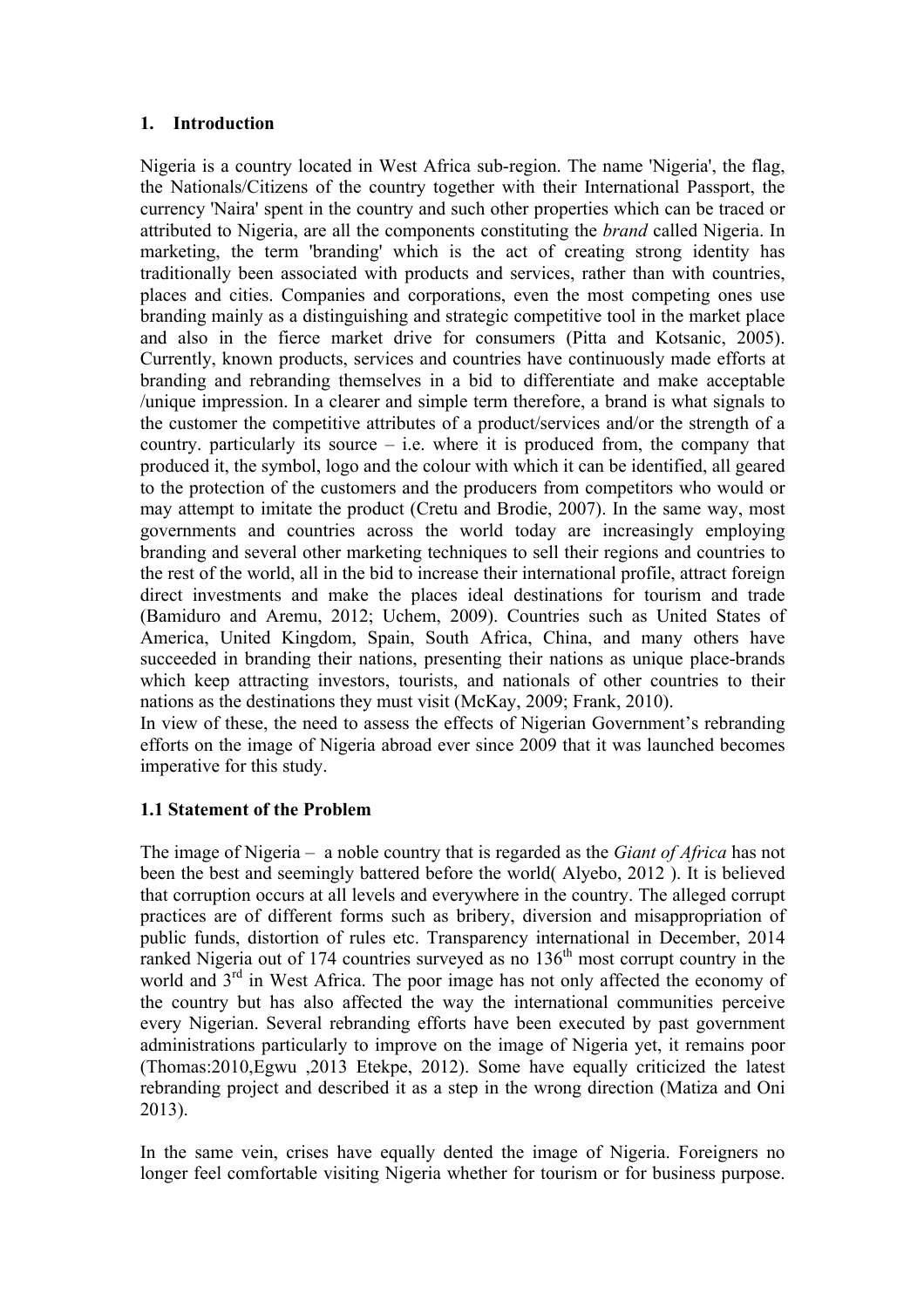Cases of religious crisis between a sect called *Boko Haram on one side* and the rest on the other have rocked cities, destroyed churches, mosques and claimed hundreds of thousands of lives and properties since the past five years. There have been cases of kidnappings, hostage takings of Nationals and Foreigners etc. which have impacted negatively on the perception of Nigeria by foreigners.

Most *Made in Nigeria* goods are believed to be fake The Nigerian government has in the past been involved in one rebranding Nigeria project or the other to improve the image of Nigeria. The most recent one was the rebranding campaign project of the Federal Government of Nigeria initiated by the then Minister of Information in 2009. Several Nigerian critics shunned the approach adopted. It is the desire to assess the effects of this rebranding Nigeria project on the perception by foreigners since the recent campaign was executed in 2009 that prompted this study.

#### **1.2 Objectives of the study**

The objectives of this study include:

- i. To assess the extent to which the strategies adopted by Federal Government of Nigeria in 2009 for the rebranding Nigeria project conformed to the conventional rebranding-a-country procedure.
- ii. To evaluate the perception of the international community on the image of Nigeria and its people since 2009 that the rebranding project was launched.

#### **1.3 Research hypotheses**

Two research hypotheses were formulated for this study. They include;

- i. H1: The rebranding strategies adopted by Federal Government of Nigeria in 2009 does not significantly match the conventional rebranding-a-country procedure.
- ii.  $H_2$ : There is no significant difference in the way the international community perceives Nigeria and its people before and after 2009 that the rebranding campaign was launched.

#### **2. Review of related literature.**

*Branding* is a marketing management process of giving a product, service, organization, nation or personality a unique identity and image such that it is easily and positively identifiable and distinct from the competition (Rodrigue and Biswas, 2004). It could be in the form of – a name, term, sign, symbol or design, or even a combination of these.

*Rebranding* is a marketing strategy through which a new name, term, symbol, design, or combination thereof is created for an established brand with the intention of developing a new, differentiated identity or notion in the minds of consumers, investors, and competitors (Bill and Dale, 2008). It can also be described as the repositioning or repairing an existing brand (Collins and Porras, 1997).Marketers should sell perceptions to consumers not products (Ejionueme and Onukogu,2012). Simply put then, *rebranding* means – to change consumer's perception about a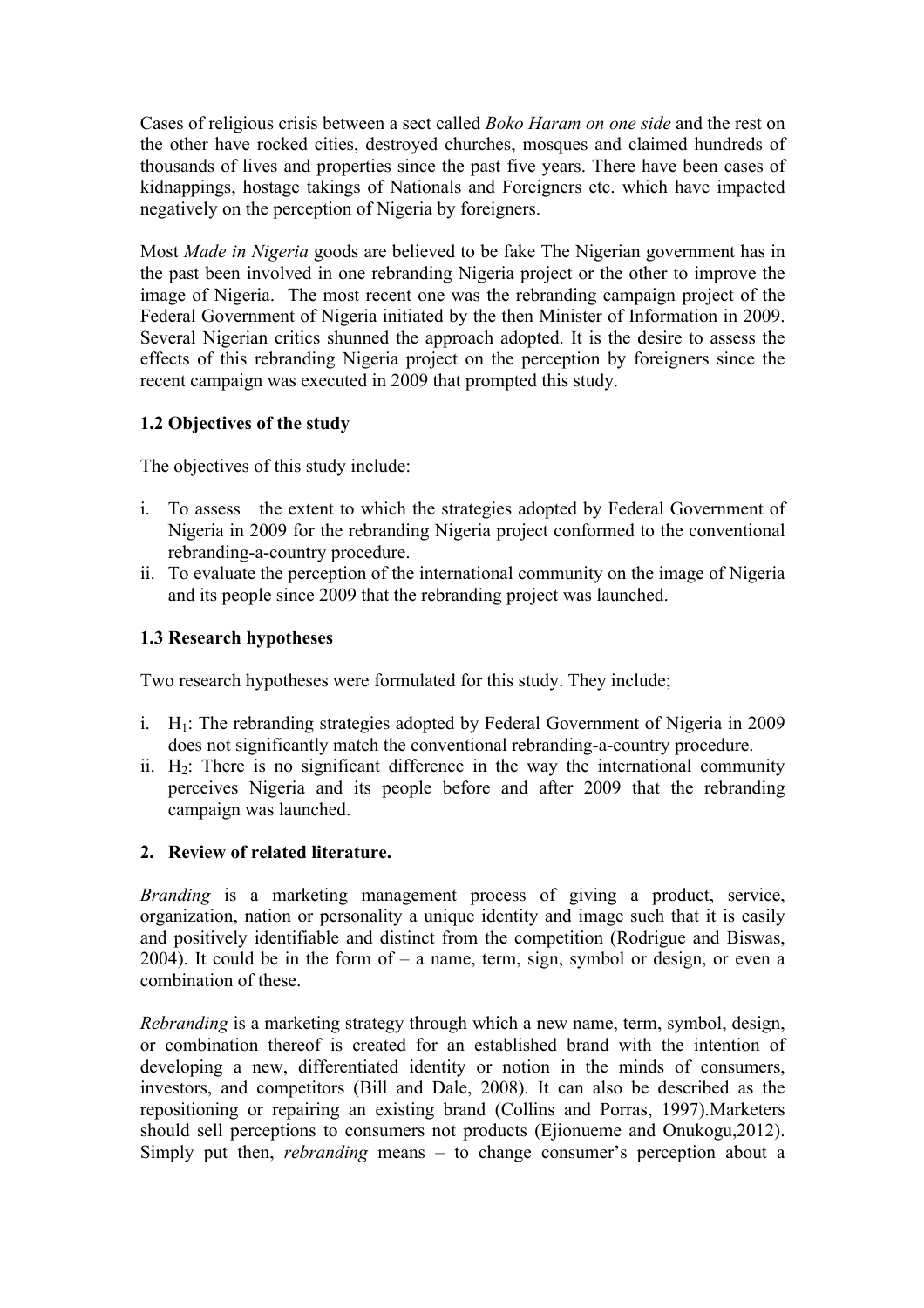product or brand to attract positive affection or affinity to it for the benefit of all stakeholders, particularly the promoters of the brand (Kaikati, 2003).

#### **2.1 Past Rebranding Strategies by the Federal Government of Nigeria and How They Failed**

Rebranding Nigeria has been a product of many past government administrations in Nigeria. Dated back to the period of Civil War which lasted for 30 months [July 1967 – Jan. 1970], Gen. Yakubu Gowon, the then military Head of State in Nigeria, initiated a sort of rebranding Nigeria programme in the form of what seemed like a masterstroke to heal the scaring wounds of the war. In a bid to weld the country back from the brink, Gowon declared that 'there was no victor or vanquished' at the end of the war. He introduced the three Rs programme namely: Reconciliation, Rehabilitation and Reconstruction (Etekpe, 2012). To implement this campaign, Gowon pledged to remain in power till 1976 before handing over to a civilian regime after a democratically conducted election. His regime saw the beginning of the Oil Boom era in Nigeria, thus he was able to spend money to prosecute the three Rs agenda. However, the moment Gowon said 1976 was no longer realistic for a democratic handing over, the brand equity of his regime and the country began to ebb (Egwu, 2013; Thomas, 2010). In 1983, General Muhammadu Buhari (rtd) launched War Against Indiscipline (WAI). WAI was also a rebranding effort aimed at giving Nigerians a new lease of life. WAI espoused discipline in both public and private lives of the people and they were fast adapting to it before the regime was overthrown (Emma et al, 2012).

In 1987 General Ibrahim Babangida embarked upon a rebranding project called MAMSER – Mass Movement for Self Reliance Social Justice and Economic Recovery. It was introduced as part of the transition programme of the regime with the aim of giving Nigeria a new beginning. MAMSER had on board eminent Nigerians who have excelled in their various areas of calling. Till date MAMSER remains the longest rebranding effort ever embarked upon by any Nigerian government. Ironically, despite its laudable objectives MAMSER ended up a colossal failure as a result of the annulment of the fairest June 12, 1993 Presidential election which almost tore Nigeria apart. was accounted for as the reason for the failure of MAMSER (Adamolekun, 1989,Nwankwo *et al.,* 2012).

In an effort to market Nigeria abroad, President Olusegun Obasanjo during his first tenure in 1999 toured different countries of the world marketing Nigeria abroad. During his second term [between 2003 – 2007], President Obasanjo also launched the Heart of Africa project, a continuation of the regime's external rebranding campaign. The Heart of Africa project too achieved little because it is difficult to rebrand externally without doing same on the internal realm. (Nwankwo *et al.,* 2012).

### **2.2 Rebranding Campaign Launched by the Federal Government of Nigeria in 2009**

During the administration of Late Alhaji Umaru Musa Yar'Adua, a rebanding Nigeria campaign was launched and championed by Late Prof. Dora Akunyili, the then Hon. Minister of Information and Communications with the bid to launder the seemingly battered image of the country among the comity of nations. The campaign was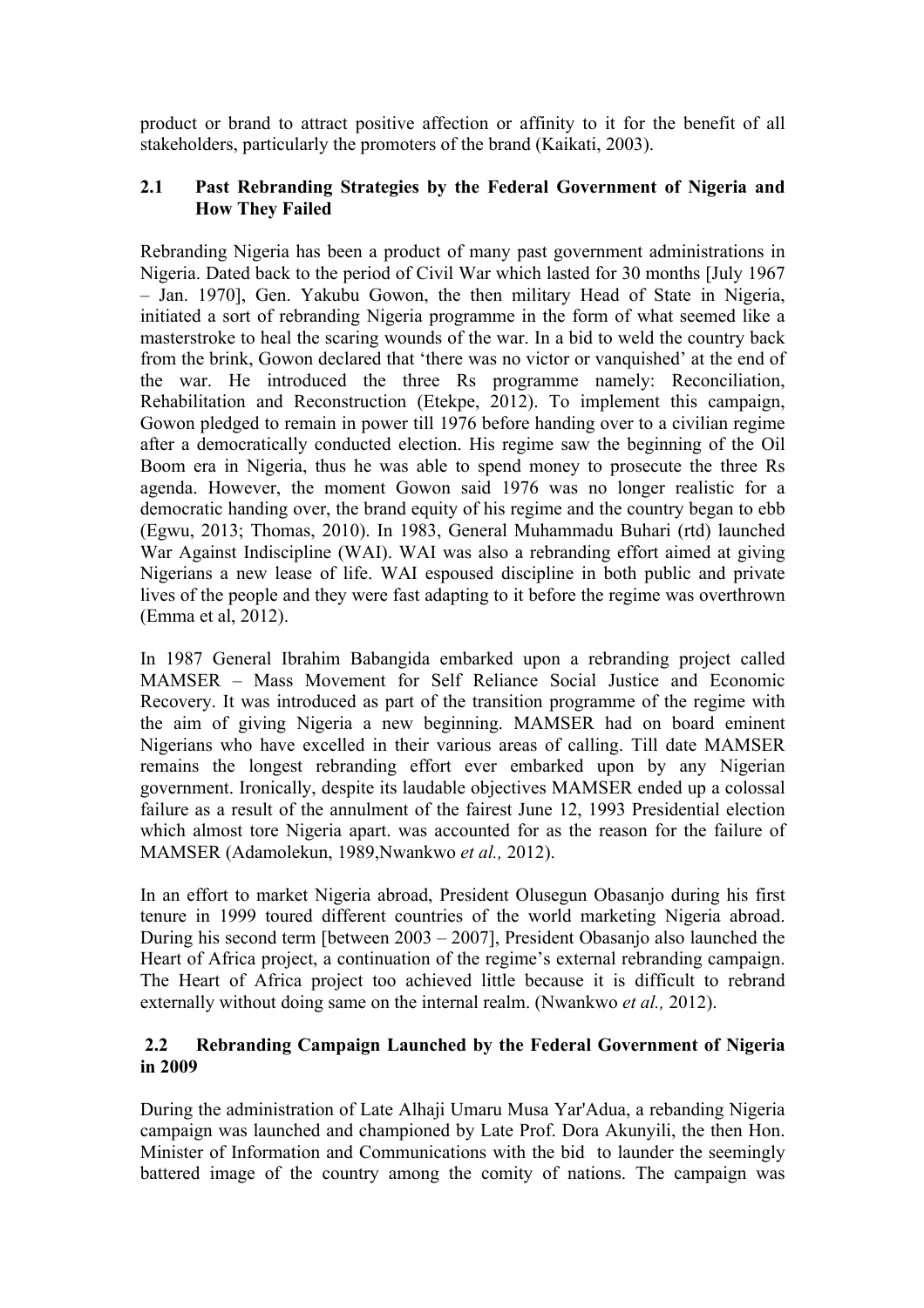criticized because most people felt the timing was wrong and given the current challenges of the global financial meltdown, they felt it was inauspicious for the government to embark on another spending binge in the guise of rebranding (a sign of deep seated distrust of government intentions). But to those who applauded the campaign felt that Nigeria needs urgent repackaging in order to attract investors into the country (Abdullahi *et al.,* 2012).

### **2.3 Federal Government Approach to Rebranding Nigeria**

Late Prof. Dora Akunyili who led the rebranding campaign in 2009 relied keenly on her experience as the former Director General of National Agency for Foods and Drugs Administration and Control [NAFDAC]. She believed Nigerians would be willing to rally round a good cause that speaks to their needs, and ready to take over a rebranding Nigeria campaign if they believe in it (Airenevboise, 2009). To begin with, the government via Professor Dora invited prototype of logos and slogans of choice from Nigerians both at home and in the Diaspora. Nigeria government engaged a 22-man committee selected from the various sectors of the society to assess the almost 3,000 entries of slogans and logos, out of which the slogan – *Nigeria, Good People, Great Nation* was chosen. The campaign was then flagged off. The government believed the slogan will help to inspire patriotism in Nigerians as they collectively tackle the challenges ahead (Uchem, 2009).

The rebranding Nigeria message was targeted at the world. First, to Nigerian secondary schools and universities to inculcate the culture of civility and a renewed sense of patriotism in students. To sustain this, and also to propagate the message, the government through Dora established rebranding clubs in the universities and secondary schools. Secondly, the government sought partnership with National Youth Service Corp (NYSC) which also promised to avail the services of over 300,000 graduates in creating awareness of the rebranding campaign. Thirdly, the Government believed so much in working with Nigeria Foreign Affairs Ministry which would help in carrying the Re-branding message to Nigeria's embassies / foreign missions. The Government also sought to partner with the 105 Nigerian missions abroad, believing that they are the windows through which Nigeria is seen outside the country. Furthermore, engaging over 7million Nigerians in the Diaspora was seen as part of the rebranding roadmap believing that each of them is an ambassador (Alyebo, 2012).

The foregoing revealed the approach or strategies adopted by the Federal Government for rebranding Nigeria. Experts' critics frowned at the steps taken for the rebranding campaign. On this note therefore, it is pertinent to assess the theoretical underpinnings for rebranding a nation/country so as to justify the tenability of government approach to rebranding.

### **2.4 Theoretical Framework on How a Country/Nation can be Branded or Rebranded**

To rebrand a country, many academics and brand ambassadors have frowned at the method adopted by Nigerian government in her rebranding campaign. (Bamiduro and Aremu, 2012; Alyebo, 2012). While some agitated that the same strategies and tactics used for re-branding tangible products like Pepsi, Coca-cola and Apple Corporation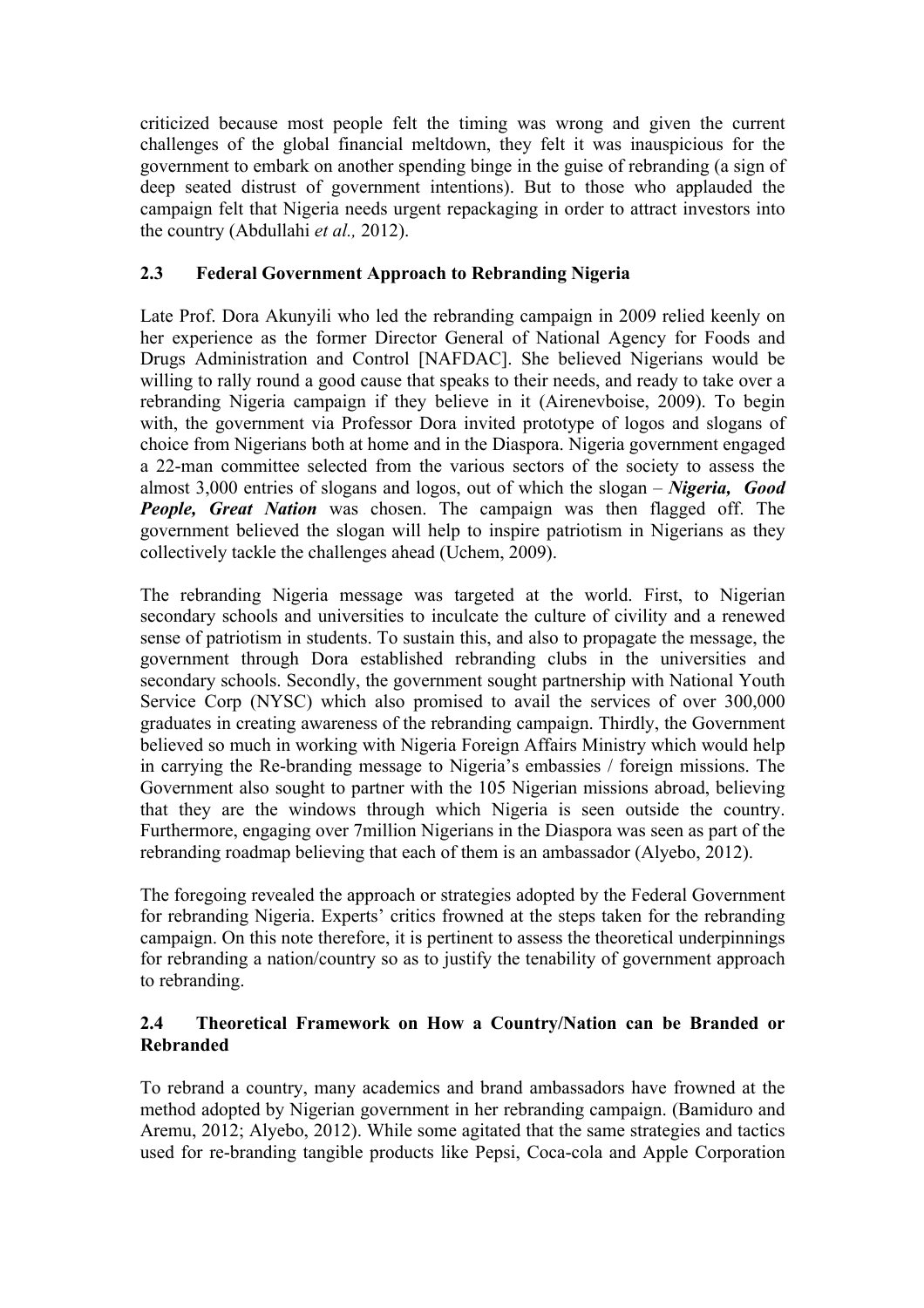cannot be used for a country (Airenevboise, 2009), others emphasized that, there must be a total behavioural change if a country must be rebranded at all (O'Tudor, 2009). There have been a number of theoretical approaches as to how a country or nation can be branded/rebranded. Although, the term "nation branding" was first developed by Anholt in 1996 who undoubtedly is the most prolific author on the subject (Anholt, 1998) and has played a key role in establishing nation branding through consulting practice, speaking engagements, and efforts to institutionalize it as an academic field with scientific legitimacy but another "founding father" of the term – Wally Olins who is a British Branding expert subscribes holistically to how a country can be branded or even rebranded. Olins recommended seven (7) steps for rebranding a country. These are:

i. Set up a working party with representatives of government, industry, the arts, education, and the media to start the programme. Practically, Olins understands here that, re-branding a country like Nigeria whose image is battered greatly hinges on changing the psyche of the nation and her people, and it requires a multi-sectorial approach to tackle. In this case, adding to the sectors mentioned in the working party, socio-psychologists indeed have an important role to play as well as economists, political scientists, linguists and language Educationists among others.

ii. Find out how the nation is perceived both by its own people and by the nations abroad through qualitative and quantitative research;

iii. Develop a process of consultation with opinion leaders to look at national strengths and weaknesses, and compare them with the results of the internal and external studies;

iv. Create the central idea on which the strategy is based with professional advisors. Uduji (2012,373-374) admonishes that this step needs to be a powerful, simple idea that captures the unique qualities of the nation which can be used as a base upon which the entire branding/rebranding programme can be developed. This will be regarded as the Country's Unique Selling Proposition (U.S.P).

v. Develop ways of articulating the central idea visually including logos;

vi. Look at how the messages required for tourism, inward investment and export can be coordinated and modulated so that they are appropriate for each audience; and lastly

vii. Create a liaison system through the working party to launch and sustain the programme in government activities and to encourage supportive action from appropriate organizations in commerce, industry, the arts, media and so on (Olins, 1999).

In spite of these steps recommended by Olins, there are several other theoretical approaches to branding/rebranding a nation. Kaneva (2011) did an extensive review of 186 journal papers published between 1997 and 2009 on the existing terrain of scholarly works on nation branding, and recommended three common approaches on how to brand and/or rebrand a nation. These include; the Technical-economic approach; the political approach; and the cultural approach. While each of these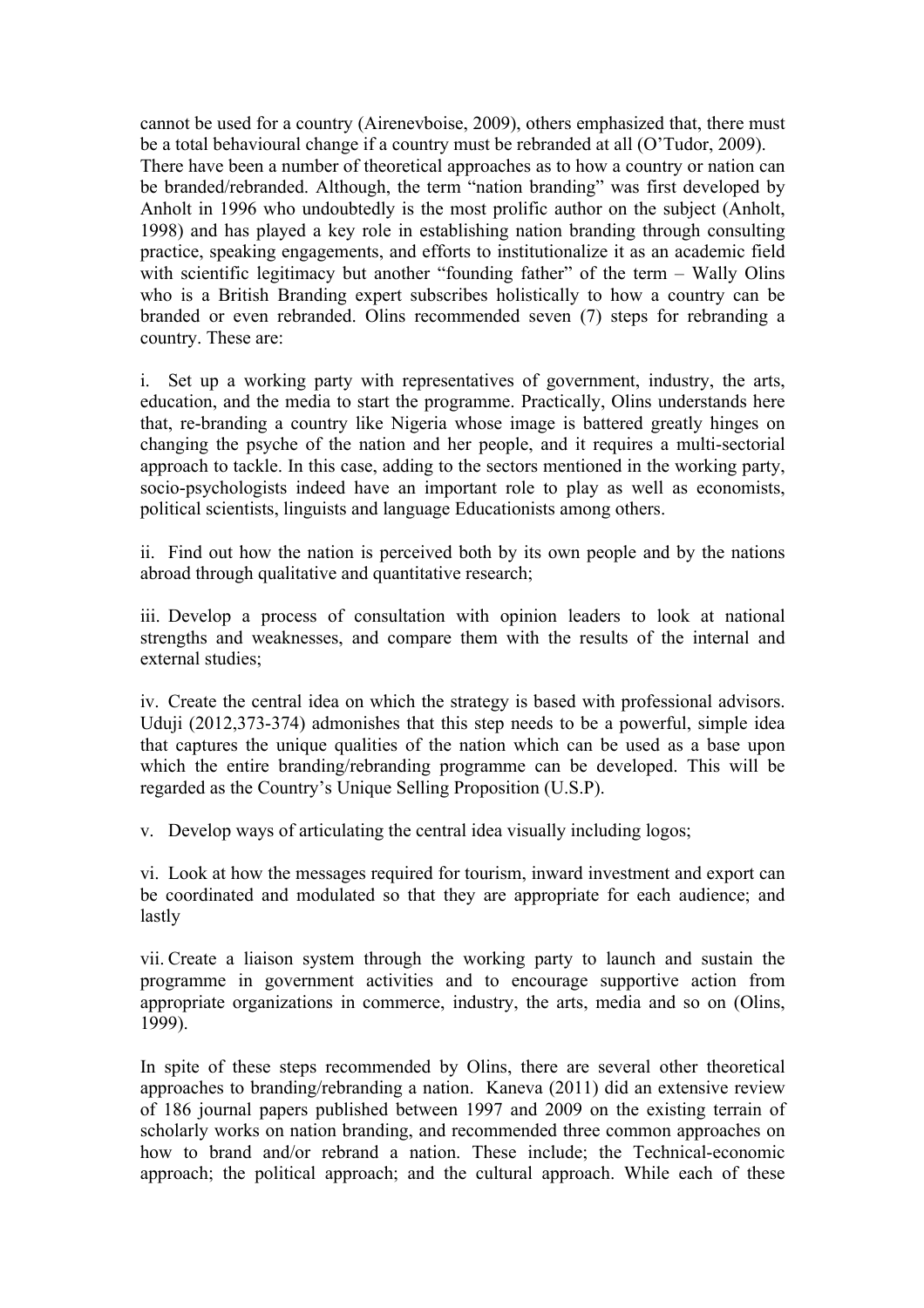approaches is regarded as the 'functionalist' approach to nation rebranding targeted at branding/rebranding a specific aspect of the nation, this current study however would adopt the Olins approach particularly for critiquing the viability of the Rebranding campaign project launched by the federal Government of Nigeria in 2009. Olin's recommendation was adopted in this present study as a result of its advantage in taking a wholistic or multi-dimensional approach to rebranding a country.

### **2.5 Empirical Reviews**

Quite a number of studies have been done on the effect of rebranding Nigeria projects. Bamiduro and Aremu (2012) for instance, carried out a study titled *Assessment of the Need for and Effectiveness of Rebranding in Nigeria* using survey research design. These authors based their work on the notion of Nigeria's disfigured image in the global village which has become an insignia of dishonest, dishonor and disrespect for a mighty nation of over 150 million people. Considering the fact that, majority of Nigerians are industrious, God-fearing and law abiding, and that a tiny minority is destroying the image of the country while government's ineptitude adds salt to the injury, Bamiduro and Aremu (2012) questioned the need for rebranding Nigeria as a panacea for correcting the effects of the global economic meltdown. Findings of the study revealed that the rebranding launched by government in 2009 has not been about its relevance but more of its suitability to the country at the expense of several other compelling issues. Similarly, Adebola *et al.,* (2012) did a study titled '*Rebranding Nigeria: The Role of Advertising and Public Relations at Correcting Nigeria Image'* using ethnographic methodology with the meta-analysis of existing literatures and newspapers as the data collection approach. The study was equally based on rebranding Nigeria project launched in 2009 as well as that of the Heart of Africa project launched in 1999 during Obasanjo's democratic regime. Findings of these authors revealed that the campaign project to re-brand the country has been dashed due to the neglect of the political, social, and economic stability cum non-involvement of public relations and advertising experts in the rebranding project but it quickly observed that when properly applied, effective public relations and advertising strategies cum conducive political, social, economic environment, the rebranding exercise will be fruitful. Another similar study to the rebranding Nigeria project is Alyebo (2012) which was titled *The Re-branding Nigeria Project: The Sociolinguistic Imperatives of Nigerian Indigenous Languages.*

The study was premised on the Nigerian indigenous languages as not only essential and strategic instruments in the re-branding campaign of Nigeria, but also as one of the indispensable variables. Alyebo (2012) opines that re-branding is a programme aimed at value re-orientation and attitudinal change among others. He adds that, right from inception, re-branding project is conceived as a home grown attitudinal change and value re-orientation programme as against similar projects in the past such as "Heart of Africa", which was accused of being alien.

Uchem (2009) is another existing study on rebranding Nigeria project which was titled *Re-branding Nigerian Projects in a Period of Global Economic Recession: Challenges and Prospects* using ethnographic methodology with meta-analysis of existing literatures similar to what Adebola *et al.* (2012) did. The study was premised on the notion that the re-branding Nigerian campaign by Nigerian government during the administration of Alhaji Musa Yar' adua took a huge sum of money while the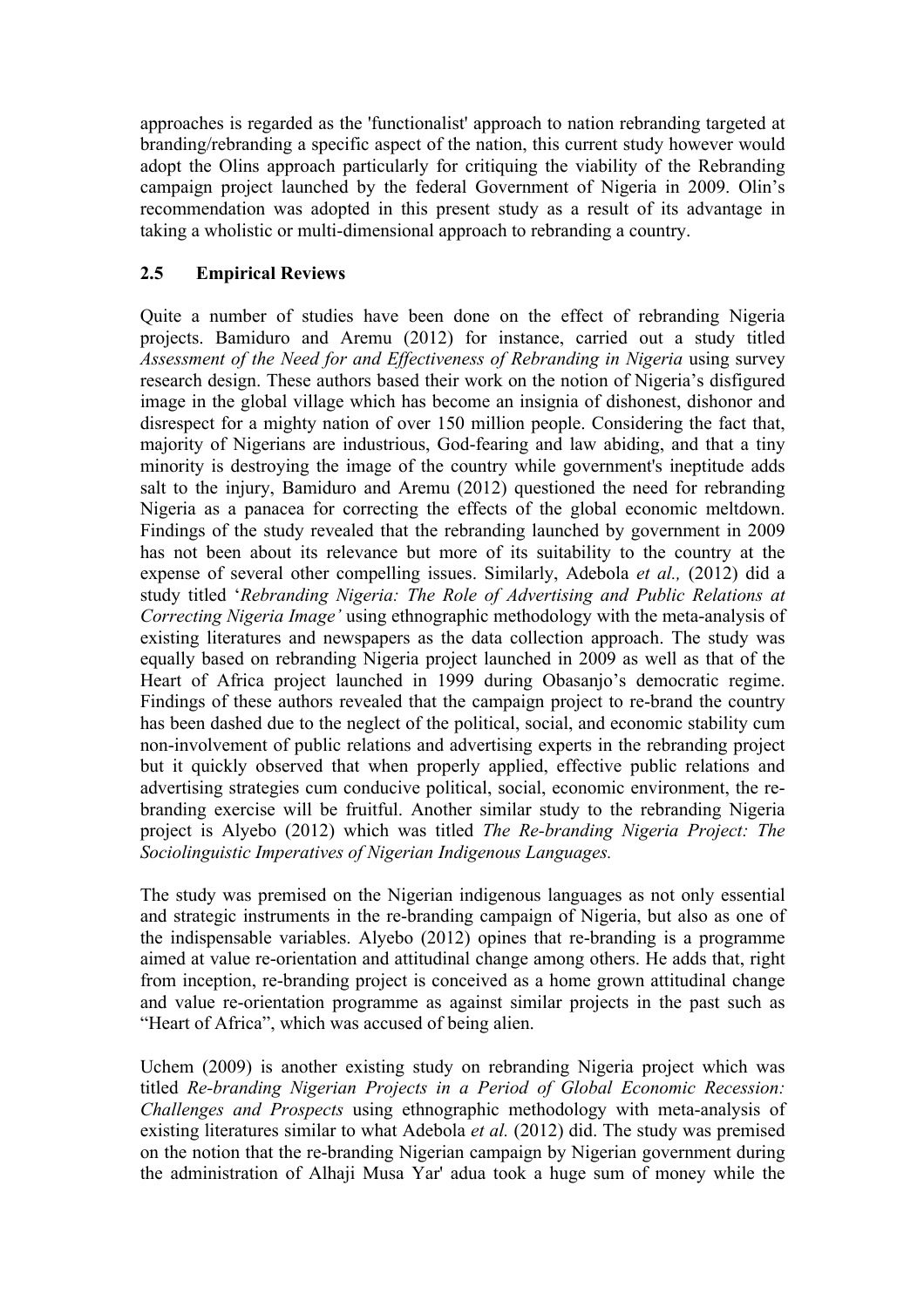government cannot boldly provide at least, a stable power supply, good governance, employment, or eradicate poverty. By critically analyzing the proposed staged rebranding programme against its challenges and prospects, Uchem (2009) suggested that the provision of good governance and other critical needs of the over 150 million Nigerians should better be the re-branding project without the government spending its resources.

# **2.6 Gaps in the Reviewed Literature**

From the foregoing reviewed extant studies on the subject, it can be deduced that none of the studies except that of Bamiduro and Aremu's (2012) was actually done to assess the effect of the rebranding Nigeria effort particularly the one that was launched in 2009. Although, Bamiduro and Aremu's (2012) study did not sample the right respondents needed for the study. Their study titled *Assessment of the Need for and Effectiveness of Rebranding in Nigeria* used a sample of 100 respondents from Ilorin, Kwara State of Nigeria instead of foreign audiences which renders the study inaccurate. While this notion constitutes one of the essential gaps necessitating the need for this study, another important identified research gap from the extant studies is the methodology adopted by majority of the researchers. None of the studies could empirically appraise the strategies for rebranding Nigeria effort of government alongside the theoretical/conventional procedure for rebranding a country. The present study also fills the gap of other extant studies in this area by utilizing foreign respondents who naturally are in a better position to provide data on perceptual map of Nigeria's image.

#### **3. Methodology**

This study examined the effects of Nigerian Government's rebranding strategies of 2009 on the image of Nigeria abroad. Survey research design was adopted. Qualitative and quantitative approaches were used. Our respondents were members of the international communities intercepted at the Murtala Mohammad International airport, Lagos and others working in selected embassies, oil companies and construction sites in Lagos Nigeria. A sample of 180 was selected for the study. Convenience Sampling Technique was used for choosing the respondents. A structured questionnaire was used for data collection. The validity of the questionnaire was done using both face and content validity methods while internal consistency was adopted for the reliability test of the questionnaire items using Cronbach's Alpha method. The reliability of the test instrument showed that the responses are reliable at **0.84** standard alpha. Two methods were adopted for the test of the hypotheses formulated for the study. Content analysis was used to test the qualitative data for hypothesis 1 while One-way ANOVA and post-hoc tests were used to test hypothesis 2.

#### **4. Analyses and Discussions**

Out of the 180 copies of questionnaire administered, 12 copies were not returned while 168 were retrieved. These returned copies indicated a success response rate of **93.3%** from the survey. This can be said to be significant enough for drawing valid conclusions on the perception of the international community about the image of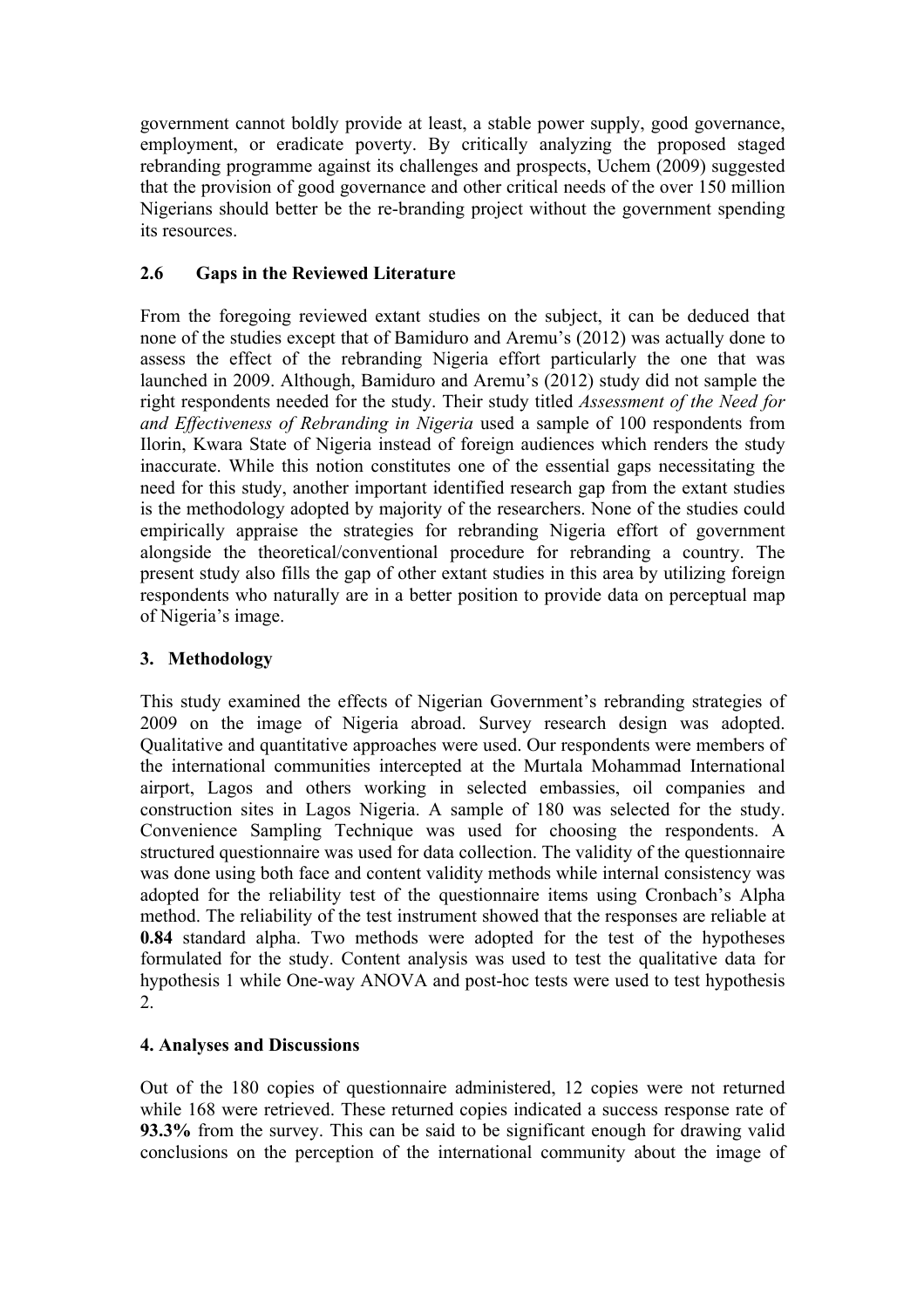Nigeria ever since the rebranding project of Nigerian Government was launched in 2009.

The two sets of data collected for this study were used to test the hypotheses formulated. The results are presented below.

# **4.1 Test of Hypothesis One**

 $H<sub>01</sub>$ : The strategies adopted by Federal Government of Nigeria did not conform to the conventional rebranding-a-country procedure.

The assessment of the conventionality of the rebranding Nigeria project was done by comparing the steps/strategies the Federal Government of Nigeria adopted in rebranding Nigeria in 2009 with Olin's (1999) recommended steps/procedure for rebranding a nation (Content analysis). Olin's recommendations was chosen because of its unique advantage of utilizing a multi-dimensional approach to rebranding a country.

#### **Step 1 of Olin's Approach**

First step of Olin's (1999) theoretical approach to rebranding a nation; advises *that the country should set up a working party with representatives of government, industry, the arts, education, and the media to start the rebranding programme.* In the case of Nigeria, there was no working committee from all the stakeholders as recommended by Olins. The Information Minister who initiated the campaign in 2009 relied more on her experience as the former Director General of National Agency for Foods and Drugs Administration and Control [NAFDAC] and therefore personalized the rebranding Nigeria project. The government used only the media ignoring other working parties.

#### **Step 2 and 3 of Olin's Approach**

As for the second and third steps of Olin's (1999) approach which says *"Find out how the nation is perceived both by its own people and by the nations abroad through qualitative and quantitative research;…Develop a process of consultation with opinion leaders to look at national strengths and weaknesses and then compare them with the results of the internal and external studies"*. Nigerian Government approach did not match both steps. In a bid to develop a brand proposition for the country, the Federal Government of Nigeria rather sought the views of 3,000 Nigerians out of a population of about 170million with over 200 languages. In other words, the views of insignificant number of audience from Nigeria were sought in the choice of brand proposition and not necessarily about the image of Nigerians. There was no formal research on Nigerians' perception by foreigners.

#### **Step 4 of Olin's Approach**

Olin's (1999) fourth step advises *that the country should create the central idea on which the rebranding strategy is based with professional advisors*. Nigerian government approach failed to consider this step. Rather the then Minister of Information, believed Nigerians would be willing to rally round a good cause that speaks to their needs, and ready to take over a rebranding Nigeria campaign if they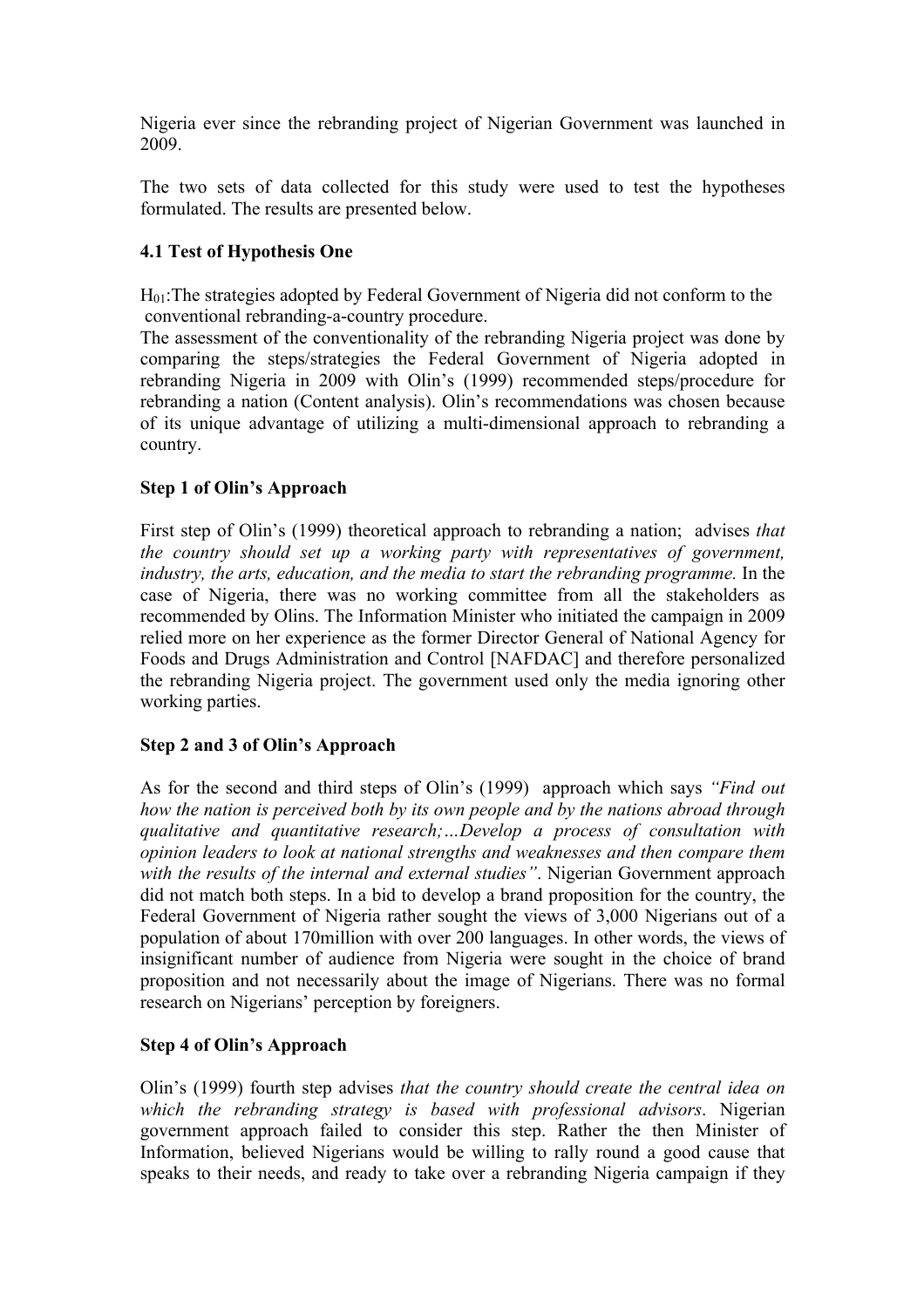believe in it (Uchem, 2009). The Federal Government felt that Nigerians would understand the central idea about rebranding and change their behavior. They also relied on advertising campaign/persuasion method to change the attitude of Nigerians whereas there were no desired reactions by Nigerians. Nigerians could not understand the essence of the country's rebranding project and could not live according to the purport of the rebranding message.

#### **Step 5 of Olin's Approach**

The fifth step of the Olin's theoretical approach which advises *that the country should develop ways of articulating the central idea visually including logos*. It was only at this step that the rebranding strategy of the Federal Government of Nigeria conformed to Olin's recommendations. Nigerian government formulated a rebranding message slogan called "Nigeria, Good People, Great Nation" in order to market Nigeria.

### **Step 6 of Olin's Approach**

As for the sixth step which advises *that the country should look at how the rebranding messages required for tourism, inward investment and export can be coordinated and modulated so that they are appropriate for each audience*. Nigerian government did not consider the significance of the sub-brands of Nigeria such as – the potential of Nigerians in Football/Soccer around the world; the potential of Nigerians in Athletics; the potential of Nigeria in Crude Oil supplies; and many more potentials which could help to promote the mother brand – *Nigeria* in the sight and mind of the international audiences.

Based on these findings, it could be deduced that the Federal Government of Nigeria's rebranding strategies did not conform to the conventional approach to rebranding a nation thus, the alternate hypothesis  $[H_1]$  was rejected while the null hypothesis was accepted.

# **4.2 Test of Hypothesis Two**

 $H_{02}$ : There is no significant difference in the way the international community perceives Nigeria and its people after the campaign was executed in 2009.

To test this hypothesis, the data on how the international community perceives Nigeria were gathered using 39 items. The perception index by the international community audiences [across the 18 countries surveyed] are presented in fig. 1 below. (see appendix II and III for the data on perception index/scores of the international community by country)

From the chart below, the perceptions of the international community audiences regarding the image of Nigeria particularly in terms of the Economic, Political, Emotional/Social and Public Safety situations are presented. While Brazil and Australia seem to have some varied perceptions regarding the economic and political situations about the country which are different from the perceptions of the audiences from other countries, deducing a valid conclusion from this bar chart may not be realistic. For clarity purpose therefore, the data were subjected to a hypothesis test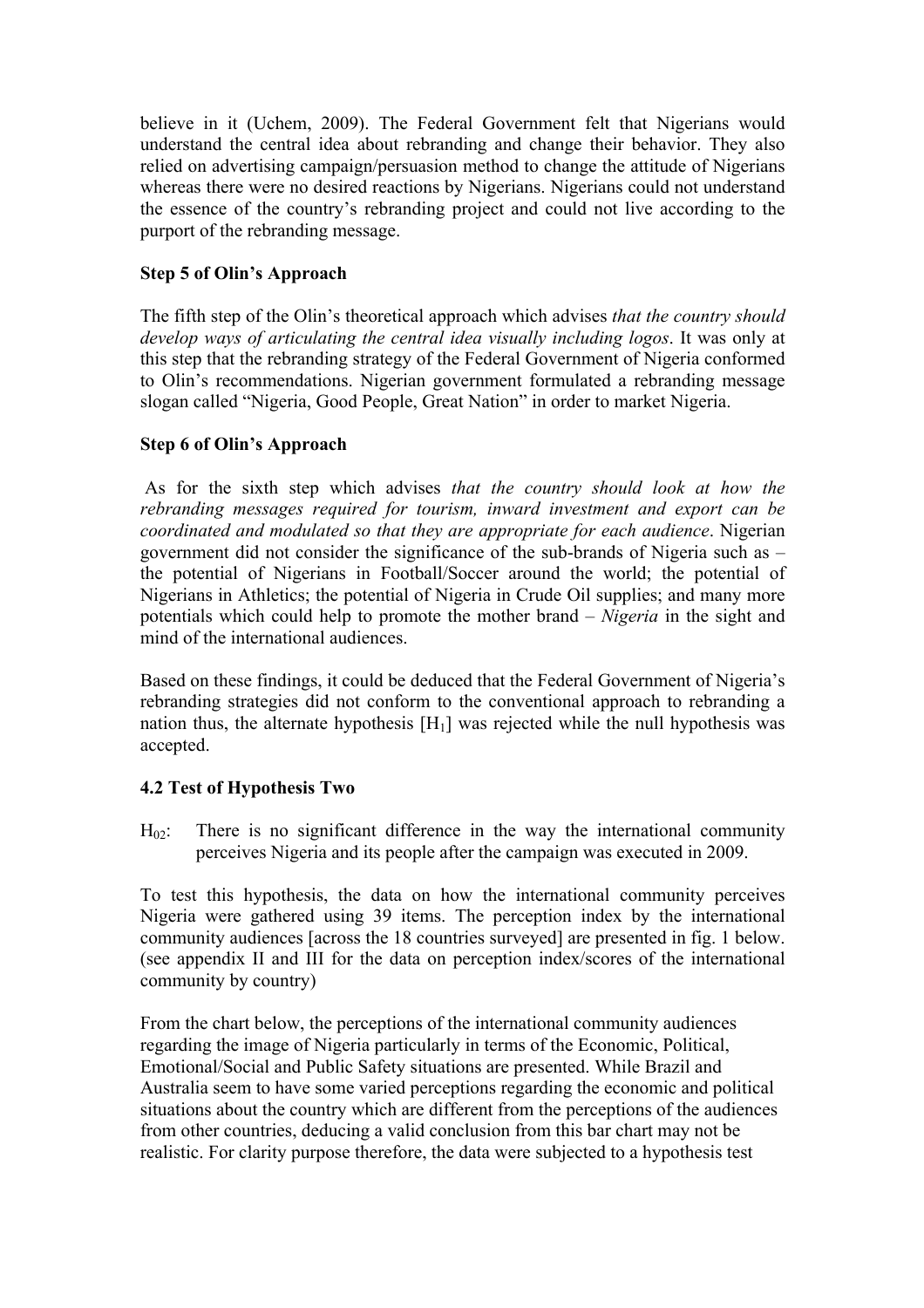

using ANOVA and post-hoc test methods. The results and findings thereof are presented thus:

Fig. 1: The Perception of the International Community Audiences about Nigeria's Image Source: Field survey, 2014

| <b>Table 1: One-way ANOVA Test Result</b> |  |  |
|-------------------------------------------|--|--|
|-------------------------------------------|--|--|

|                | Sum of                     | Df  | Mean   | F | Sig.      |  |  |  |  |  |  |  |  |  |
|----------------|----------------------------|-----|--------|---|-----------|--|--|--|--|--|--|--|--|--|
|                | Squares                    |     | Square |   |           |  |  |  |  |  |  |  |  |  |
| <b>Between</b> | 404.883                    | 17  | 23.817 |   | .953 .510 |  |  |  |  |  |  |  |  |  |
| Groups         |                            |     |        |   |           |  |  |  |  |  |  |  |  |  |
| Within Groups  | 17086.667                  | 684 | 24.981 |   |           |  |  |  |  |  |  |  |  |  |
| Total          | 17491.550                  | 701 |        |   |           |  |  |  |  |  |  |  |  |  |
|                | Source: Field Survey, 2014 |     |        |   |           |  |  |  |  |  |  |  |  |  |

Table 1 above presents a one-way ANOVA test result on the comparison of the international community audiences' perception regarding the image of Nigeria ever since 2009. Based on the result, it can be deduced that there is no significant  $(F=$ 0.953,  $p > 0.05$ ) difference in the perception of the international community audiences regarding the image of Nigeria thereafter. Hence, the alternate hypothesis  $[H_2]$  was rejected while the null hypothesis [H02] which states that *there is no significant difference in the way the world (international community) perceives Nigeria and its people* was accepted.

#### **5 Conclusion and Recommendations**

The approach adopted by government in its rebranding efforts did not conform to the conventional rebranding-a-country procedure; and that there is no significant difference in the way the international community perceive Nigeria and its people before and after the campaign. The rebranding Nigeria campaign strategies of the Federal Government of Nigeria did not achieve the aim for which it was set up as a result of the strategies adopted in its execution. Several burning issues such as allegations of corruption, poverty, insecurity of lives and properties, political and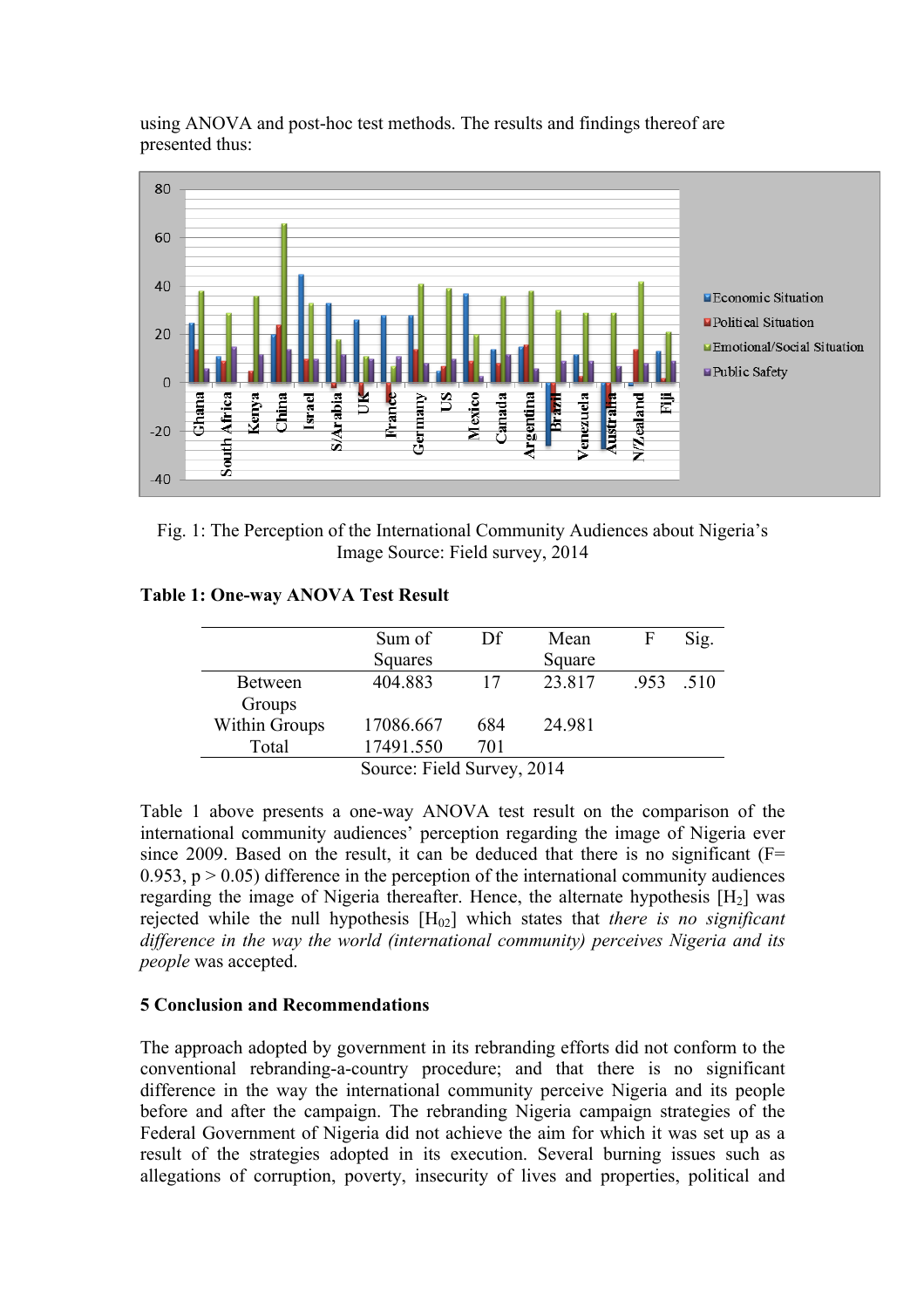religious unrest, cybercrime, drug and human trafficking, bad leadership etc. that made the image of the country seemingly battered in the first instance have not been adequately handled. Not until government addresses more aggressively those things that went wrong in the first place, rebranding Nigeria remains an illusion and a sheer waste of resources. The steps followed in rebranding a country should also be systematic, convincing and all-embracing before results can be achieved.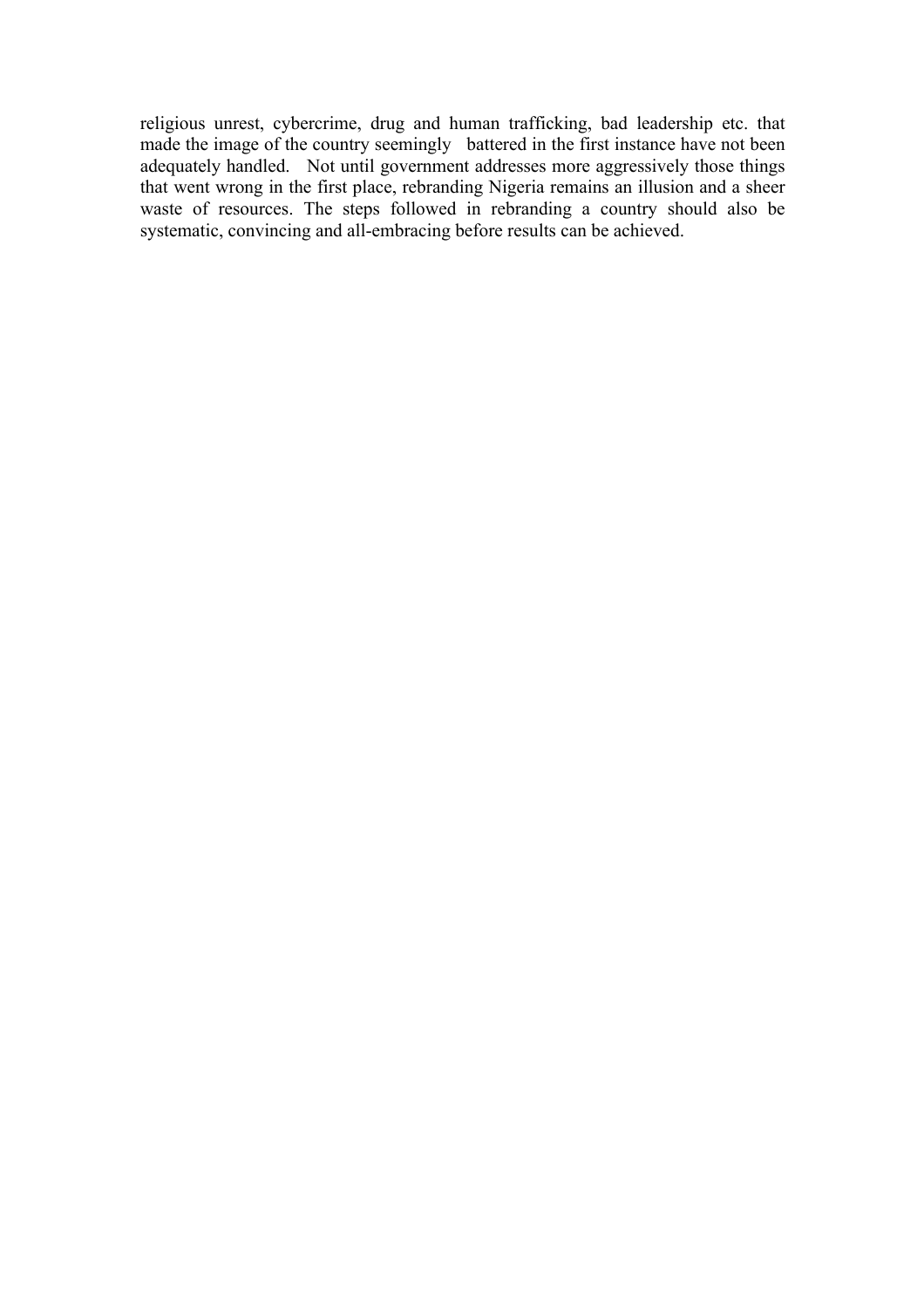#### **References**

Abdullahi, H., Abdullahi, Y.Z., and Bello, A.A. (2012). Rebranding Nigeria's Educational System for Effective National Economic Development. *Academic Research International,* 391):186-193

Adamolekun, W. (1989). Social Mobilisation: Tool for Effective Grassroots Communication for National Transformation. *A Paper Presented at the Annual Conference of African Council on Education Communication (ACCE), University of Ibadan*

Adebola, O.I., Talabi, F.O., and Lamidi, I.K. (2012). Rebranding Nigeria: The Role of Advertising and Public Relations at Correcting Nigeria Image. *Universal Journal of Marketing and Business Research,* 1(3): 98 – 103

Airenevboise, I.U (2009). What Are We Branding? http://www.pointblanknews.com/artopn1144.

Alyebo, N.O. (2012). The Re-branding Nigeria Project: The Sociolinguistic Imperatives of Nigerian Indigenous Languages. *Journal of Igbo Language & Linguistics,* 5:104 – 111

Anholt, S. (1998). Nation brands of the twenty-first century. *The Journal of Brand Management*, *5*(6), 395–406.

Bamiduro, J.A., and Aremu, M.A. (2012). Assessment of the Need for and Effectiveness of Re-Branding in Nigeria. *International Journal of Management and Administrative Sciences,* 1(4): 11 – 22

Bill, M., and Dale M. (2008).Principles of Corporate Rebranding, *European Journal of*

*Marketing*, 42(5):537 – 552

Collins, J. and Porras, J. (1997). *Built to Last: Successful Habits of Visionary Companies*, New York, Harper.

Cretu, A.E., and Brodie, R.J. (2007). The Influence of Brand Image and Company Reputation

where Manufacturers Market to Small Firms: A Customer Perspective. *Industrial Marketing Management,* 36(2): 230 – 240

Egwu, E.C. (2013). The Amnesty Question in Post Conflict Niger Delta and Peace-Building. *Arabian Journal of Business and Management Review,* 2(10): 1-12

Ejionueme, N.G and Onukogu, C. (2012), Business and the Consumer Behavioural Systems, Lagos: Medigraffix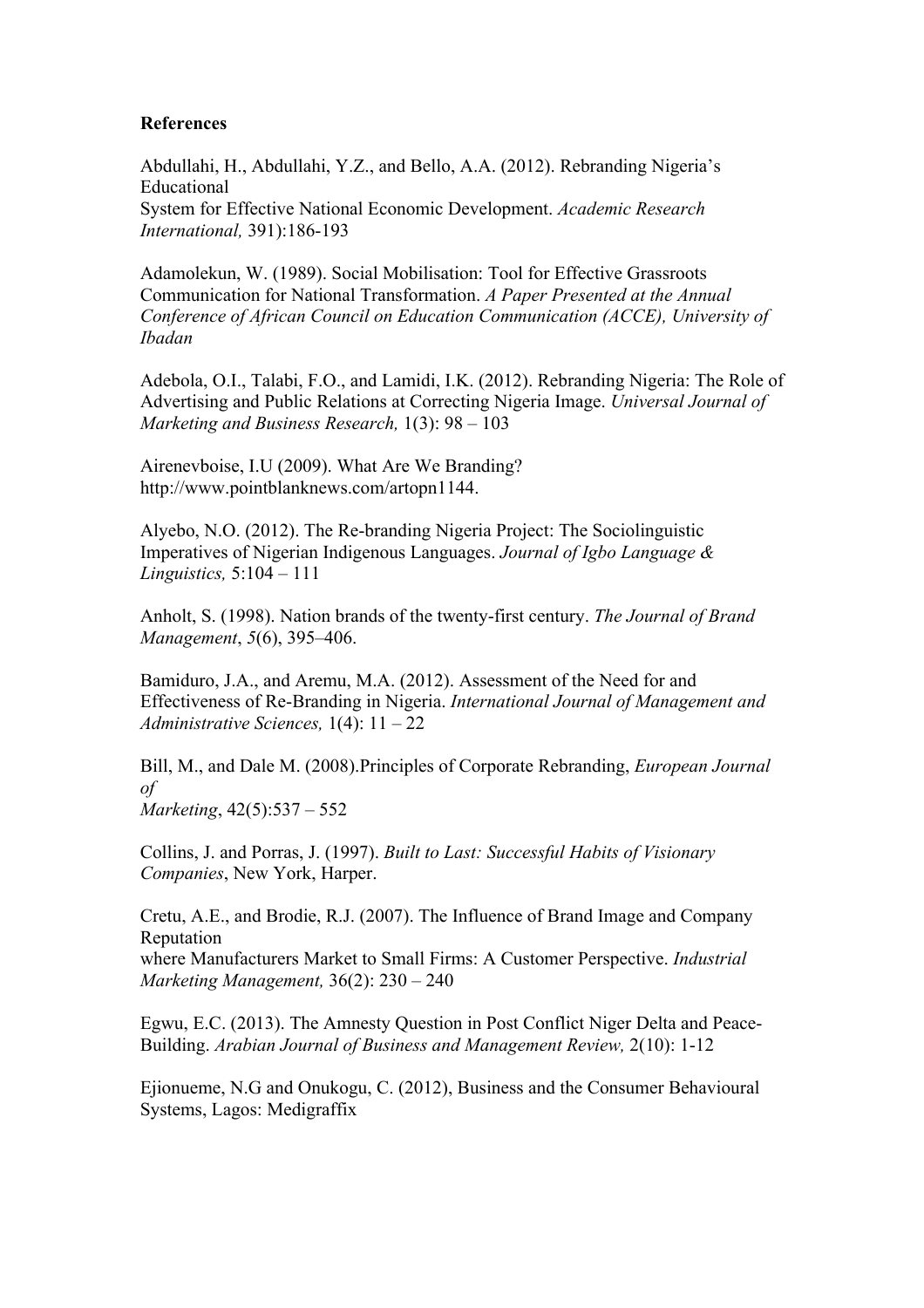Emma, C., Ugwuanyi, B.J., and Ugwu, J. (2012). Curbing Corruption in Nigeria: The Imperatives of Good Leadership. *Singaporean Journal of Business Economics and Management Studies,* 1(1):67-81

Etekpe, A. (2012). Role Models in Peace-Building in Africa: An Assessment of Selected Characters. *African Journal of Political Science and International Relations,* 6(8): 181-190

Frank, A.G (2010). The Development of Underdevelopment: From Modernization to Globalization – Perspectives on Development and Social Change*. Regional Development Policy Reviews,* 23(4):159-169

Kaikati, J. (2003). Lessons from Accenture's 3Rs: Rebranding, Restructuring and Repositioning, *Journal of Product & Brand Management*, 12(7):477–490

Kaneva, N. (2011). Nation Branding: Toward an Agenda for Critical Research. *International Journal of Communications,* 5(2011):117 – 141

Matiza, T., and Oni, O.A. (2013). Nation Branding as a Strategic Marketing Approach to Foreign Direct Investment Promotion: The Case of Zimbabwe. *Mediterranean Journal of Social Sciences,*4(13):475 – 488

McKay, David (2009). *American Politics and Society* (7<sup>th</sup> Edition). Chichester: Wiley-Blackwell.

Nwankwo, B.C., Ocheni, S., and Atakpa, M. (2012). A Review of the Contributions of Military Regime to Social Mobilisation in Nigeria, 1966 – 1996. *Journal of Arts, Science & Commerce, International Refereed Research Journal,* 3(2): 24 – 32

Olins, W. (1999). *Branding the Nation: The Historical Perspectives. Trading Identities*. London: The Foreign Policy Centre.

O'Tudor, C. (2009). Rebranding Nigeria: Myths and Realities. *Daily Sun News,* Wed.  $2.5^{\text{th}}$ 

February, 2009

Pitta, D.A., and Kotsanis, L.P. (2005). Understanding Brand Equity for Successful Brand Extension, *Journal of Consumer Marketing*, 12(4): 51 – 64

Rodrigue, C.S. and Biswas, A. (2004). Brand Alliance Dependency and Exclusivity: An Empirical Investigation, *Journal of Product and Brand Management*, 13(7):477 – 487

Thomas, A.N. (2010). Beyond the Platitude of Rehabilitation, Reconstruction and Reconciliation in Nigeria: Revolutionary Pressures in the Niger Delta. *Journal of Sustainable Development in Africa, 12(1):54 – 71*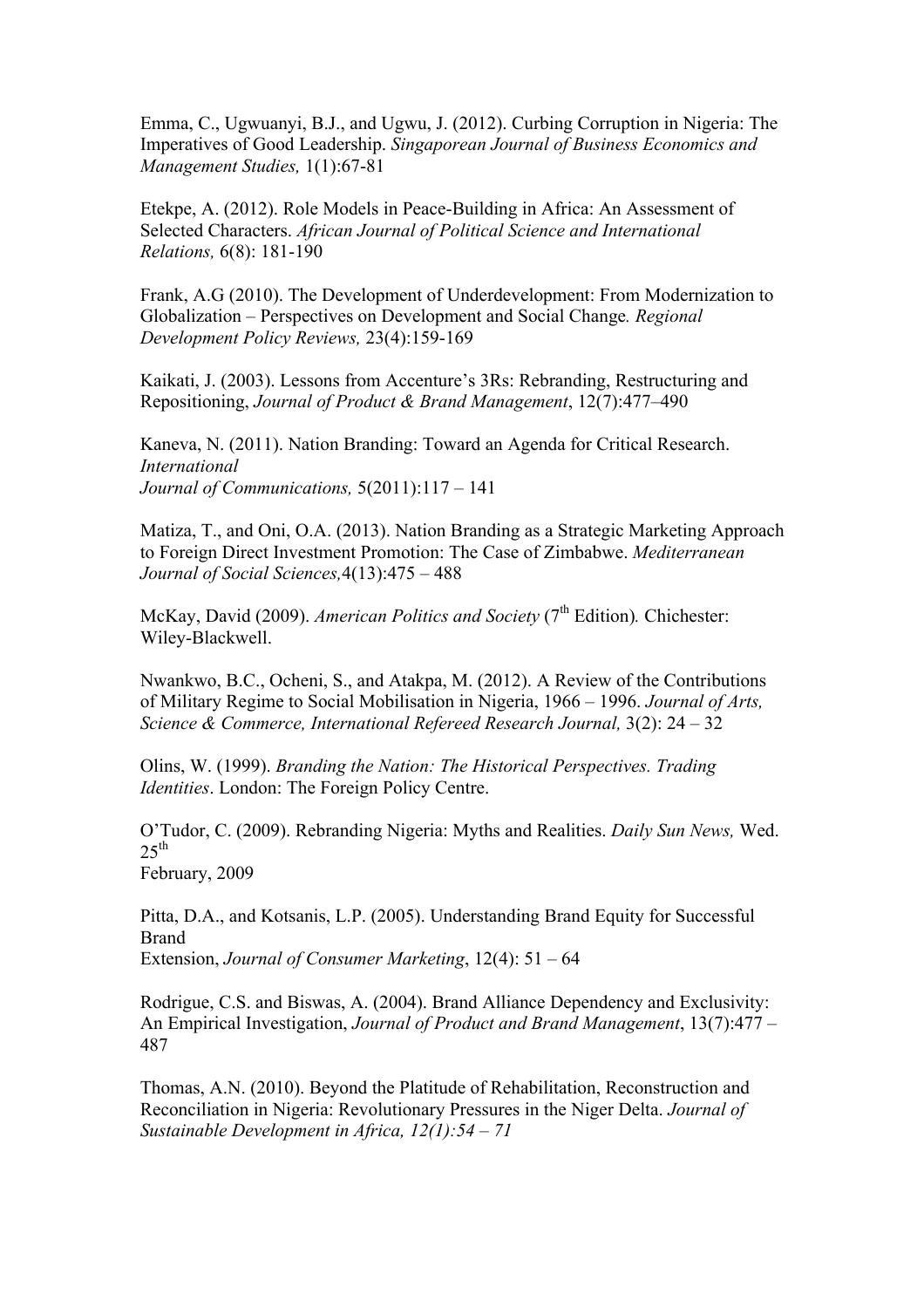Uchem, R.O. (2009). Re-branding the Nigerian Projects in a Period of Global Economic Recession: Challenges and Prospects. *International Journal of Creativity and Technical Development*, 1(1):78 – 91

Uduji, J.I. (2012). *Public Relations Management, Enugu*: His Glory Publications.

**Contact email:** adadioka@yahoo.com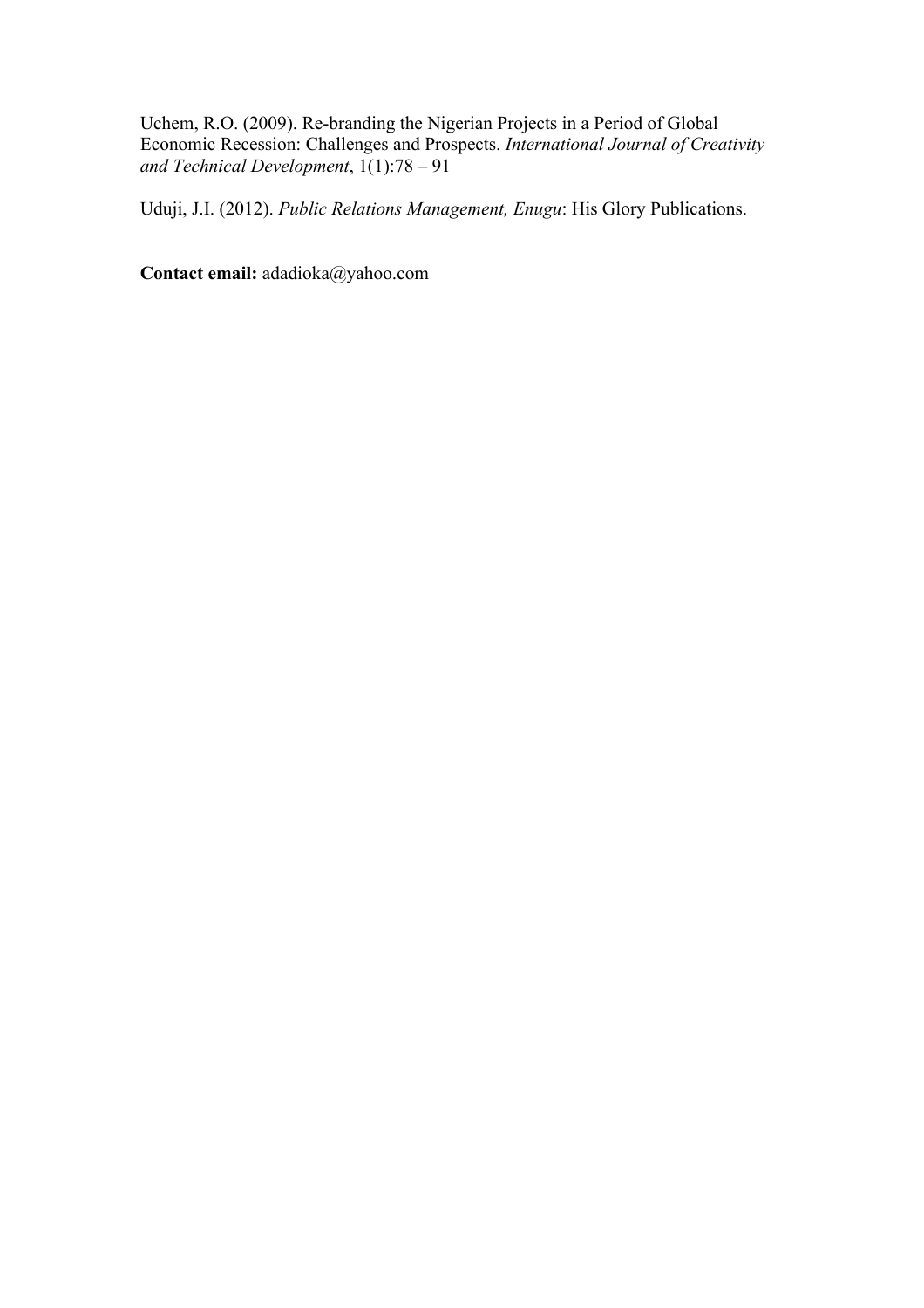| Africa          | Asia               | <b>Europe</b> | <b>North</b><br>America | South<br>America | Australia          |
|-----------------|--------------------|---------------|-------------------------|------------------|--------------------|
| Ghana           | 4. China           | 7. UK         | 10. US                  | 13.<br>Argentina | 16. Australia      |
| South<br>Africa | 5 Israel           | 8. France     | 11<br>Mexico            | 14. Brazil       | 17. New<br>Zealand |
| Kenya           | 6. Saudi<br>Arabia | 9<br>Germany  | 12.<br>Canada           | 15.<br>Venezuela | $18.$ Fiji         |

**Appendix I: Countries Captured across the Six Continents of the World**

*Source: Field Survey, 2014*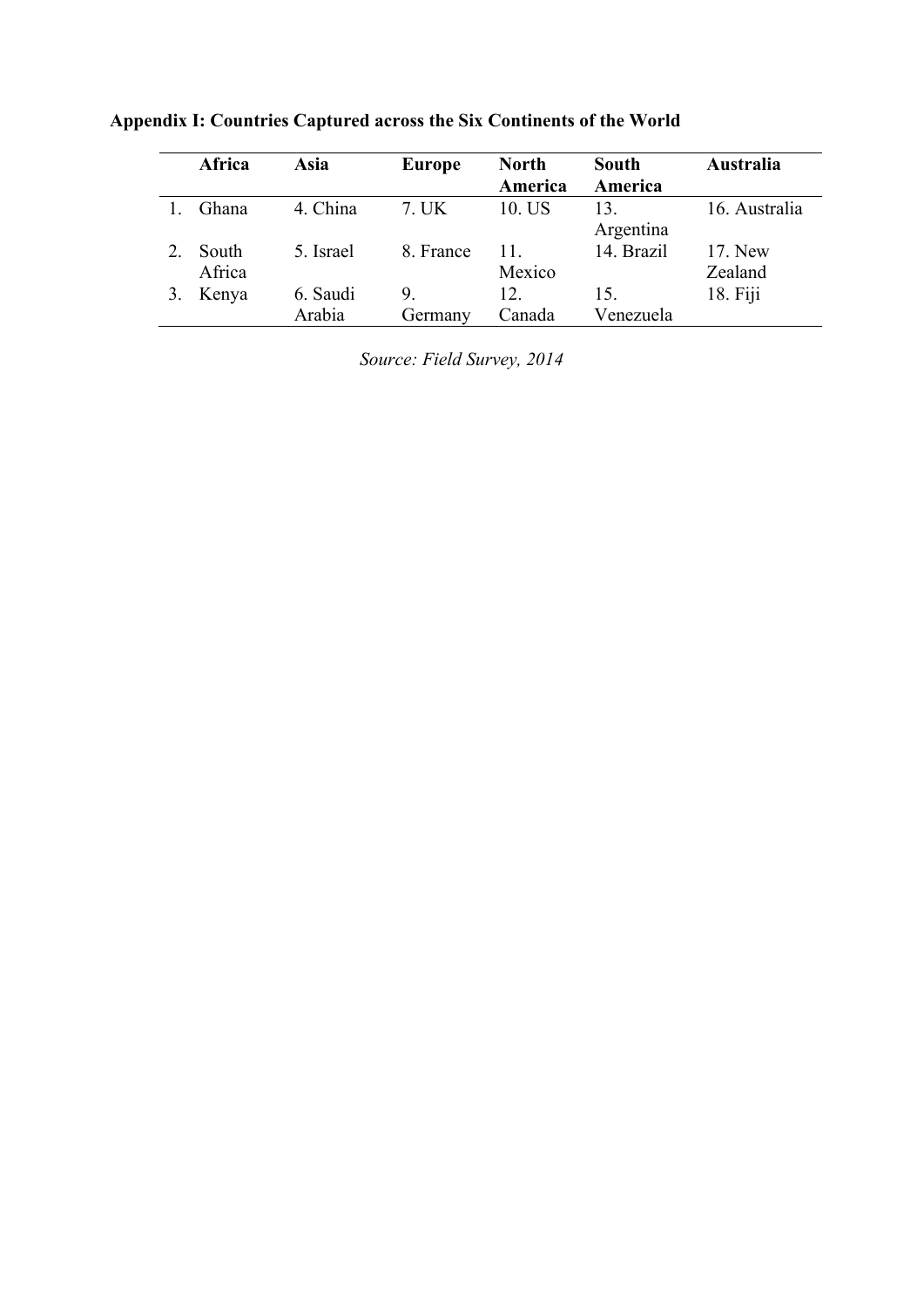|                |                            | Africa                                     |                     |                                            | Asia             |                   | Europe         |                |                                |                  | S/America      |                | N/America      |                |                | Australia      |                |                |                |
|----------------|----------------------------|--------------------------------------------|---------------------|--------------------------------------------|------------------|-------------------|----------------|----------------|--------------------------------|------------------|----------------|----------------|----------------|----------------|----------------|----------------|----------------|----------------|----------------|
|                | Perception Index           |                                            | $\overline{2}$<br>3 |                                            | 4                | 5                 | 6              | 7<br>8<br>9    |                                | 10<br>11<br>12   |                |                | 13<br>14<br>15 |                |                |                | 16<br>17<br>18 |                |                |
|                | <b>Economic Situation</b>  |                                            |                     |                                            |                  |                   |                |                |                                |                  |                |                |                |                |                |                |                |                |                |
| $\mathbf{1}$   | Growing economy            |                                            |                     |                                            |                  |                   |                |                |                                |                  |                |                |                |                |                |                |                |                |                |
|                |                            | $\overline{2}$                             | $-8$                | $\overline{2}$                             | $\overline{4}$   | 1                 | 6              | 8              | 10                             | $\overline{2}$   | $-4$           | $\overline{2}$ | $-2$           | $-6$           | $-6$           | $-2$           | $-5$           | $-6$           | $-4$           |
| $\overline{2}$ | Sizeable market for        |                                            |                     |                                            |                  |                   |                |                |                                |                  |                |                |                |                |                |                |                |                |                |
|                | businesses                 | 6                                          | $\overline{4}$      | 6                                          | 10               | $\overline{2}$    | 6              | $\overline{4}$ | $\overline{2}$                 | 6                | $\overline{7}$ | $\overline{2}$ | $\overline{4}$ | 6              | $-4$           |                | $-2$           | $\overline{4}$ | 3              |
| 3              | Poor economic value        | $\overline{2}$                             | $\overline{8}$      | $\overline{4}$                             | 6                | $\overline{2}$    | $\overline{4}$ | $\overline{7}$ | 10                             | $\overline{4}$   | $\overline{8}$ | $\overline{3}$ | 6              | $\overline{2}$ | $\overline{4}$ | 6              | $\overline{2}$ | 6              | $\overline{7}$ |
| $\overline{4}$ | Low wages                  |                                            |                     |                                            |                  |                   |                |                |                                |                  |                |                |                |                |                |                |                |                |                |
|                |                            | $\overline{4}$                             | $-8$                | $\overline{2}$                             | $\overline{4}$   |                   | 6              | 8              | 10                             | $\overline{2}$   | 6              | $\overline{2}$ | $-2$           | $\overline{4}$ | $-6$           | $-2$           | $-5$           | $\overline{2}$ | $-4$           |
| 5              | High productivity          |                                            |                     |                                            |                  |                   |                |                |                                |                  |                |                |                |                |                |                |                |                |                |
|                | level                      | $\overline{2}$                             | 8                   | $\overline{4}$                             | $-6$             | 6                 | $\overline{4}$ | 7              | 10                             | $\overline{4}$   | 8              | 3              | $-2$           | $-6$           | $\overline{4}$ | 6              | $\overline{2}$ | $-5$           | $-4$           |
| 6              | Skilled labour             | $\overline{\phantom{a}}$                   |                     |                                            |                  |                   |                |                |                                |                  |                |                |                |                |                |                |                |                |                |
|                | availability               | 6                                          | $-8$                | $\overline{2}$                             | $-8$             |                   | 6              | 8              | 10                             | 6                | 10             | $\overline{2}$ | $-2$           | $-4$           | $-6$           | $-2$           | $-5$           | $-8$           | $-4$           |
| $\overline{7}$ | Low input costs            |                                            |                     |                                            |                  |                   |                |                |                                |                  |                |                |                |                |                |                |                |                |                |
|                |                            | 6                                          | $-4$                | $\overline{4}$                             | 10               | $\overline{2}$    | 6              | $\overline{4}$ | $\overline{2}$                 | 8                | 10             | $\overline{2}$ | 6              | 6              | $-4$           | 1              | $-2$           | $\overline{4}$ | 3              |
| 8              | Ease of doing              |                                            |                     |                                            |                  |                   |                |                |                                |                  |                |                |                |                |                |                |                |                |                |
|                | business                   | $\overline{2}$                             | $\overline{2}$      | 6                                          | 6                | $\overline{4}$    | $\overline{4}$ | 7              | 10                             | 6                | $-8$           | 3              | 6              | $\overline{2}$ | $\overline{4}$ | 6              | $\overline{2}$ | 6              | 7              |
| 9              | Stable currency            | $\overline{\phantom{a}}$                   |                     |                                            |                  |                   |                |                |                                |                  |                |                |                |                |                |                |                |                |                |
|                |                            | 8                                          | $-2$                | $\overline{4}$                             | $-4$             | $\overline{2}$    | 6              | $\overline{2}$ | $\mathbf{1}$                   | $\mathbf{1}$     | $-8$           | $-1$           | $-3$           | $-4$           | $\overline{4}$ | $-5$           | $\overline{2}$ | $-8$           | $-5$           |
| 10             | Innovation                 |                                            |                     |                                            |                  |                   |                |                |                                |                  |                |                |                |                |                |                |                |                |                |
|                |                            | $\overline{4}$                             | $-8$                | $\overline{2}$                             | $-8$             |                   | 6              | 8              | 10                             | $\overline{2}$   | $-6$           | $\overline{2}$ | $-2$           | $\overline{4}$ | $-6$           | $-2$           | $-5$           | $-4$           | $-4$           |
| 11             | Good infrastructure        |                                            |                     |                                            |                  |                   |                |                |                                |                  |                |                |                |                |                |                |                |                |                |
|                |                            | $\overline{2}$                             | $-4$                | 8                                          | $-8$             | $\overline{2}$    | $\overline{4}$ | 7              | 10                             | $\boldsymbol{0}$ | $-8$           | $\overline{3}$ | $-4$           | $-6$           | $\overline{4}$ | $-2$           | $\overline{2}$ | $-6$           | 7              |
| 12             | Well-run country           | $\blacksquare$                             |                     |                                            |                  |                   |                |                |                                |                  |                |                |                |                |                |                |                |                |                |
|                |                            | $\overline{4}$                             | $-8$                | $\overline{2}$                             | $-2$             |                   | 6              | 8              | 10                             | $\boldsymbol{0}$ | $-4$           | $\overline{2}$ | $-2$           | $\overline{2}$ | $-6$           | $-2$           | $-5$           | $-4$           | $-4$           |
| 13             | Good governance            | $\overline{\phantom{0}}$                   |                     |                                            |                  |                   |                |                |                                |                  |                |                |                |                |                |                |                |                |                |
|                |                            | $\overline{2}$                             | $\overline{c}$      | $\overline{2}$                             | $\overline{2}$   | $\overline{2}$    | 6              | $\overline{4}$ | $\overline{2}$                 | $\overline{2}$   | $-4$           | $\overline{2}$ | $-8$           | $-2$           | $-4$           | $-5$           | $-2$           | $-2$           | 3              |
| 14             | Raw material               |                                            |                     |                                            |                  |                   |                |                |                                |                  |                |                |                |                |                |                |                |                |                |
|                | availability               | $\overline{2}$                             | 8                   | 6                                          | $\overline{2}$   | 6                 | $\overline{4}$ | 7              | 10                             | $\overline{4}$   | 8              | 3              | 6              | $\overline{2}$ | $\overline{4}$ | 6              | $\overline{2}$ | 6              | 7              |
| 15             | Reliable power             |                                            |                     | 8                                          |                  | $\overline{2}$    |                | 8              |                                |                  |                | $-9$           |                |                |                |                | $-2$           |                | $-9$           |
|                | supply<br>Good financial   | $\mathbf{1}$                               | $-6$                |                                            | $\boldsymbol{0}$ |                   | $\overline{4}$ |                | $-6$                           | $\,8\,$          | 10             |                | 10             | $-4$           | $-4$           | $-8$           |                | $-6$           |                |
| 16             |                            | $\overline{2}$                             | $\overline{4}$      | $\overline{4}$                             | $-4$             | 6                 | $\overline{4}$ | 7              | 10                             | $\overline{2}$   | $\overline{2}$ | $\overline{3}$ | $-4$           | $\mathbf{1}$   | $\overline{4}$ | $-2$           | $\overline{2}$ | $-4$           | $\tau$         |
| 17             | systems<br>Favourable tax  |                                            |                     |                                            |                  |                   |                |                |                                |                  |                |                |                |                |                |                |                |                |                |
|                | incentives                 | $\overline{\phantom{a}}$<br>$\overline{2}$ | $-8$                | $\overline{\phantom{a}}$<br>$\overline{2}$ | $-6$             |                   | 6              | 8              | $\overline{\phantom{a}}$<br>10 | $\overline{2}$   | $-6$           | $\overline{2}$ | $-7$           | $-4$           | $-6$           | $-2$           | $-5$           | $-4$           | $-4$           |
| 18             | Abject poverty             | $\overline{2}$                             | 8                   | 6                                          | 6                | $\mathbf{I}$<br>6 | $\overline{4}$ | $\overline{7}$ | 10                             | $\overline{4}$   | $\overline{8}$ | $\overline{3}$ | 6              | $\overline{2}$ | $\overline{4}$ | 6              | $\overline{2}$ | 6              | $\overline{7}$ |
| 19             | High crime rate            |                                            |                     |                                            |                  |                   |                |                |                                |                  |                |                |                |                |                |                |                |                |                |
|                |                            | $\overline{4}$                             | $\sqrt{2}$          | $\overline{2}$                             | $\overline{4}$   | 1                 | $\mathbf{1}$   | $\overline{2}$ | $\overline{2}$                 | $\overline{4}$   | 8              | $\overline{2}$ | $\overline{4}$ | $\overline{4}$ | $-6$           | $-2$           | $-5$           | $\overline{2}$ | $-4$           |
| 20             | Cheap labour market        | 6                                          | $\overline{8}$      | 6                                          | 10               | $\overline{2}$    | 6              | $\overline{4}$ | $\overline{2}$                 | 6                | $\overline{7}$ | $\overline{2}$ | 6              | 6              | $-4$           | $\mathbf{1}$   | $-2$           | $\overline{4}$ | $\overline{3}$ |
| 21             | High inflation rate        | $\overline{2}$                             | 8                   | 6                                          | 6                | 6                 | $\overline{4}$ | $\overline{7}$ | 10                             | $\overline{4}$   | 8              | $\overline{3}$ | 6              | $\overline{2}$ | $\overline{4}$ | 6              | $\overline{2}$ | 6              | $\overline{7}$ |
| 22             | High level of              |                                            |                     |                                            |                  |                   |                |                |                                |                  |                |                |                |                |                |                |                |                |                |
|                | corruption                 | $\overline{2}$                             | 5                   | 6                                          | 6                | 6                 | 6              | $\overline{2}$ | $\mathbf{1}$                   | 5                | 6              | $-1$           | 6              | $\overline{2}$ | $\overline{4}$ | 6              | $\overline{2}$ | 6              | $-5$           |
| 23             | Copy-right                 |                                            |                     |                                            |                  |                   |                |                |                                |                  |                |                |                |                |                |                |                |                |                |
|                | Protection                 | $\overline{4}$                             | 8                   | 6                                          | 10               | $\overline{2}$    | 6              | $\overline{4}$ | $\overline{2}$                 | 6                | $\overline{7}$ | $\overline{2}$ | 6              | 6              | $-4$           | $\overline{3}$ | $-2$           | $\overline{4}$ | $\overline{3}$ |
|                | <b>Political Situation</b> |                                            |                     |                                            |                  |                   |                |                |                                |                  |                |                |                |                |                |                |                |                |                |
| 24             | Unstable political         | $\overline{4}$                             | $\overline{1}$      |                                            | 4                |                   |                |                |                                | $\overline{2}$   | $-4$           | $\overline{2}$ | $-2$           | $\overline{4}$ | $-6$           | $-2$           | $-5$           | $\overline{2}$ | $-4$           |
|                |                            |                                            |                     |                                            |                  |                   |                |                |                                |                  |                |                |                |                |                |                |                |                |                |

# **Appendix II : Perception of the International Community about the Image of Nigeria**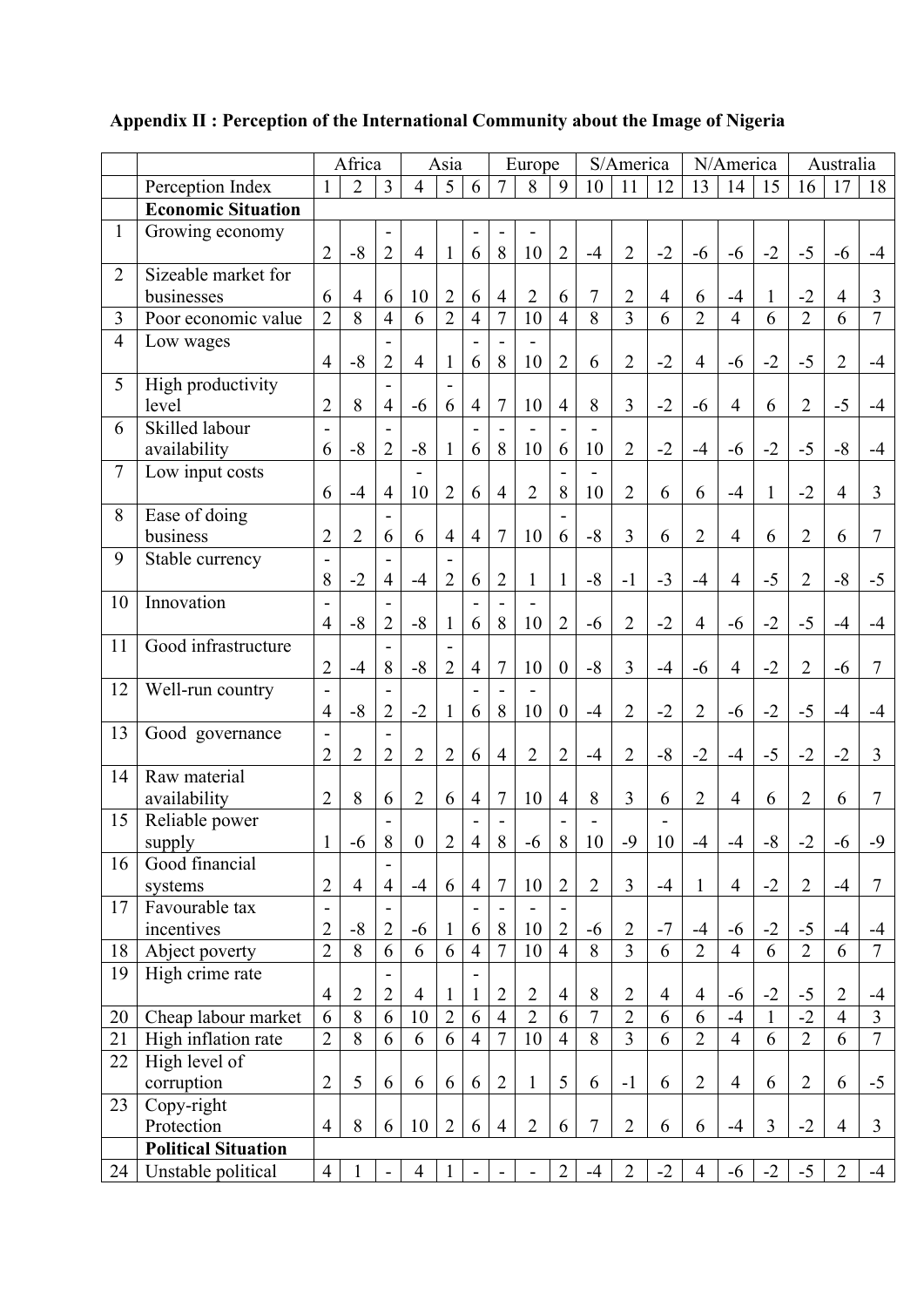|    | environment                 |                |                | 8              |    |                | 6                        | 8              | 10             |                |      |                |      |                |                |                |                |                |      |
|----|-----------------------------|----------------|----------------|----------------|----|----------------|--------------------------|----------------|----------------|----------------|------|----------------|------|----------------|----------------|----------------|----------------|----------------|------|
| 25 | Political parties strife    | $\overline{2}$ | 3              | $\overline{4}$ | 6  | 6              | $\overline{4}$           | 7              | 10             | $\overline{4}$ | 8    | $\overline{3}$ | 6    | $\overline{2}$ | $\overline{4}$ | 6              | $\overline{2}$ | 6              | 7    |
| 26 | Rigging of elections        |                |                |                |    |                | $\overline{\phantom{0}}$ |                | $\blacksquare$ |                |      |                |      |                |                |                |                |                |      |
|    |                             | 4              | 3              | 3              | 4  |                | 6                        | 8              | 10             | $\overline{2}$ | $-4$ | $\overline{2}$ | $-2$ | $\overline{4}$ | $-6$           | $-2$           | $-5$           | $\overline{2}$ | -4   |
| 27 | Political unrests           | $\overline{4}$ | $\overline{2}$ | 6              | 10 | $\overline{2}$ | 6                        | $\overline{4}$ | $\overline{2}$ | 6              | 7    | $\overline{2}$ | 6    | 6              | $-4$           |                | $-2$           | $\overline{4}$ | 3    |
|    | <b>Social Relationships</b> |                |                |                |    |                |                          |                |                |                |      |                |      |                |                |                |                |                |      |
| 28 | Malaise                     | $\overline{2}$ | 5              | 6              | 6  | 6              | 6                        | $\overline{2}$ |                | 5              | 6    | $-1$           | 6    | $\overline{2}$ | $\overline{4}$ | 6              | $\overline{2}$ | 6              | $-5$ |
| 29 | Social Dissension           |                |                |                |    |                |                          |                | ۰              |                |      |                |      |                |                |                |                |                |      |
|    |                             | 4              | $-8$           | $\overline{2}$ | 4  |                | 6                        | 8              | 10             | $\overline{2}$ | $-4$ | 2              | $-2$ | $\overline{4}$ | 6              | $-2$           | 5              | $\overline{2}$ | $-4$ |
| 30 | Pessimism                   | 6              | 8              | 6              | 10 | $\overline{2}$ | 6                        | 4              | $\overline{2}$ | 6              | 7    | $\overline{2}$ | 6    | 6              | $-4$           |                | $\overline{2}$ | 4              | 3    |
| 31 | Hostility                   | $\overline{2}$ | 8              | 6              | 6  | 6              | $\overline{4}$           | 7              | 10             | $\overline{4}$ | 8    | 3              | 6    | $\overline{2}$ | 4              | 6              | $\overline{2}$ | 6              | 7    |
| 32 | Envy                        | 6              | 8              | 6              | 10 | $\overline{2}$ | 6                        | $\overline{4}$ | $\overline{2}$ | 6              | 7    | $\overline{2}$ | 6    | 6              | $\overline{4}$ |                | $\overline{2}$ | 4              | 3    |
| 33 | Narrow-mindedness           | $\overline{2}$ | 8              | 6              | 6  | 6              | $\overline{4}$           | 7              | 10             | $\overline{4}$ | 8    | 3              | 6    | $\overline{2}$ | 4              | 6              | $\overline{2}$ | 6              | 7    |
| 34 | Lack of Belonging           |                |                |                |    |                |                          |                |                |                |      |                |      |                |                |                |                |                |      |
|    |                             | 4              | $-8$           | $\overline{2}$ | 4  |                | 6                        | 8              | 10             | $\overline{2}$ | $-4$ | $\overline{2}$ | $-2$ | $\overline{4}$ | 6              | $\overline{2}$ | 5              | $\overline{2}$ | -4   |
| 35 | Wickedness                  | $\overline{2}$ | 8              | 6              | 6  | 6              | $\overline{4}$           | 7              | 10             | $\overline{4}$ | 8    | 3              | 6    | $\overline{2}$ | $\overline{4}$ | 6              | $\overline{2}$ | 6              | 7    |
| 36 | Stereotypes/                |                |                |                |    |                |                          |                | L.             |                |      |                |      |                |                |                |                |                |      |
|    | Favouritism                 | 4              | $-8$           | $\overline{2}$ | 4  |                | 6                        | 8              | 10             | $\overline{2}$ | $-4$ | $\overline{2}$ | $-2$ | $\overline{4}$ | 6              | $\overline{2}$ | 5              | $\overline{2}$ | 4    |
| 37 | Dissatisfaction             | 6              | 8              | 6              | 10 | $\overline{2}$ | 6                        | $\overline{4}$ | $\overline{2}$ | 6              | 7    | $\overline{2}$ | 6    | 6              | $-4$           |                | $\overline{2}$ | $\overline{4}$ | 3    |
|    | <b>Public Safety</b>        |                |                |                |    |                |                          |                |                |                |      |                |      |                |                |                |                |                |      |
| 38 | Robbery / Cyber             |                |                |                |    |                |                          |                |                |                |      |                |      |                |                |                |                |                |      |
|    | Crimes                      | $\overline{2}$ | 5              | 6              | 6  | 6              | 6                        | $\overline{2}$ | $\mathbf{1}$   | 5              | 6    | $-1$           | 6    | $\overline{2}$ | 4              | 6              | $\overline{2}$ | 6              | 5    |
| 39 | Violence/Kidnapping         | 4              | 10             | 6              | 8  | 4              | 6                        | 8              | 10             | 3              | 4    | 4              | 6    | 4              | 5              | 3              | 5              | $\overline{2}$ | 4    |

*Source: Field Survey, 2014*